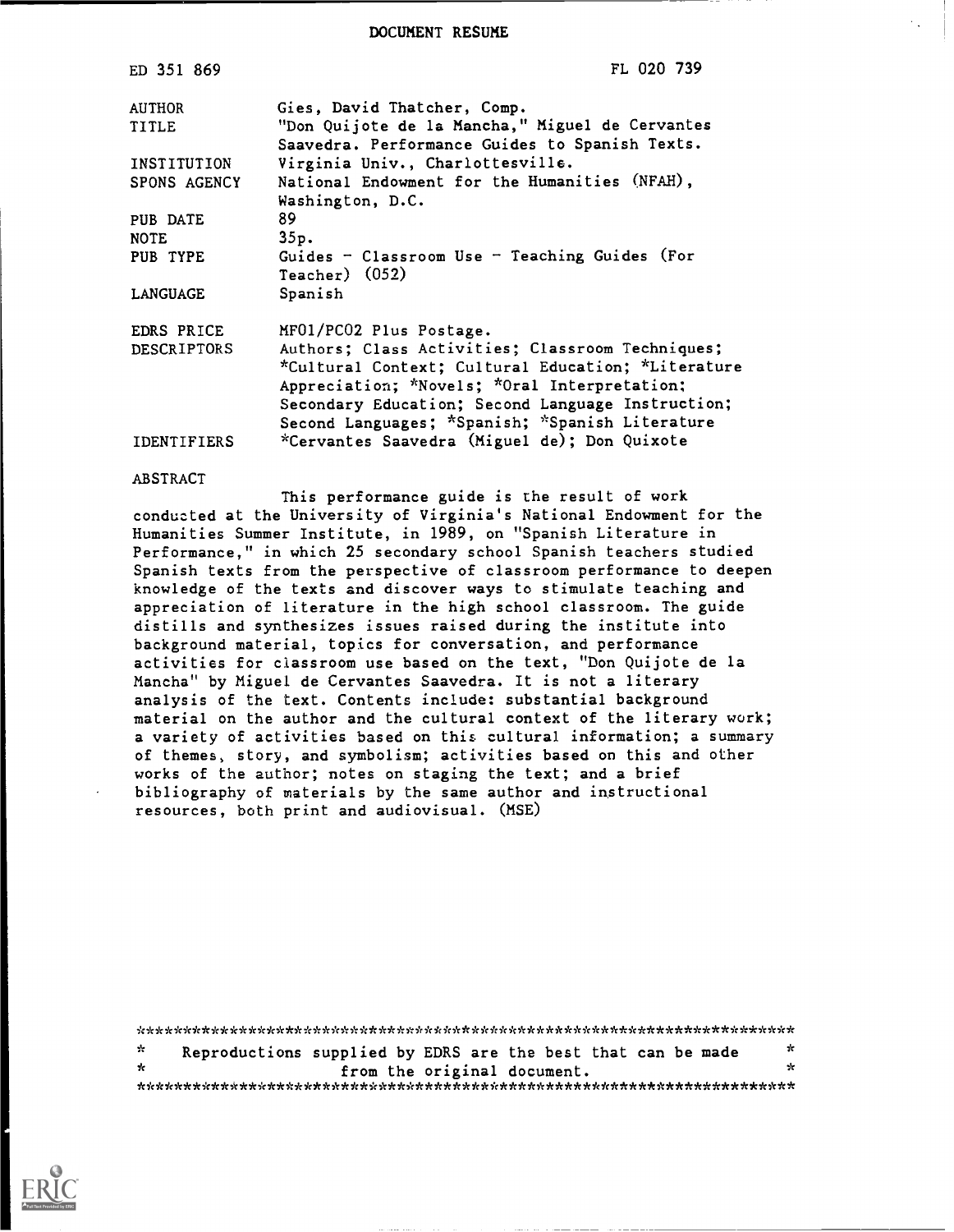

020739 ERIC

| "PERMISSION TO REPRODUCE THIS |
|-------------------------------|
| MATERIAL HAS BEEN GRANTED BY  |
|                               |
|                               |
|                               |

TO THE EDUCATIONAL RESOURCES **INFORMATION CENTER (ERIC)."** 

# **BEST COPY AVAILABLE**

 $\boldsymbol{\mathcal{R}}$ 

U.S. DEPARTMENT OF EDUCATION<br>Office of Educational Research and Improvement<br>EDUCATIONAL RESOURCES INFORMATION<br>CENTER (ERIC)

White GENIER (ERIC)<br>The facewed from the person or organization<br>originating it.<br>The change have been made to improve

Chanceman is the been made to improve<br>In Minor changes have been made to improve

Points of view or opinions stated in this document do not inecessarily represent official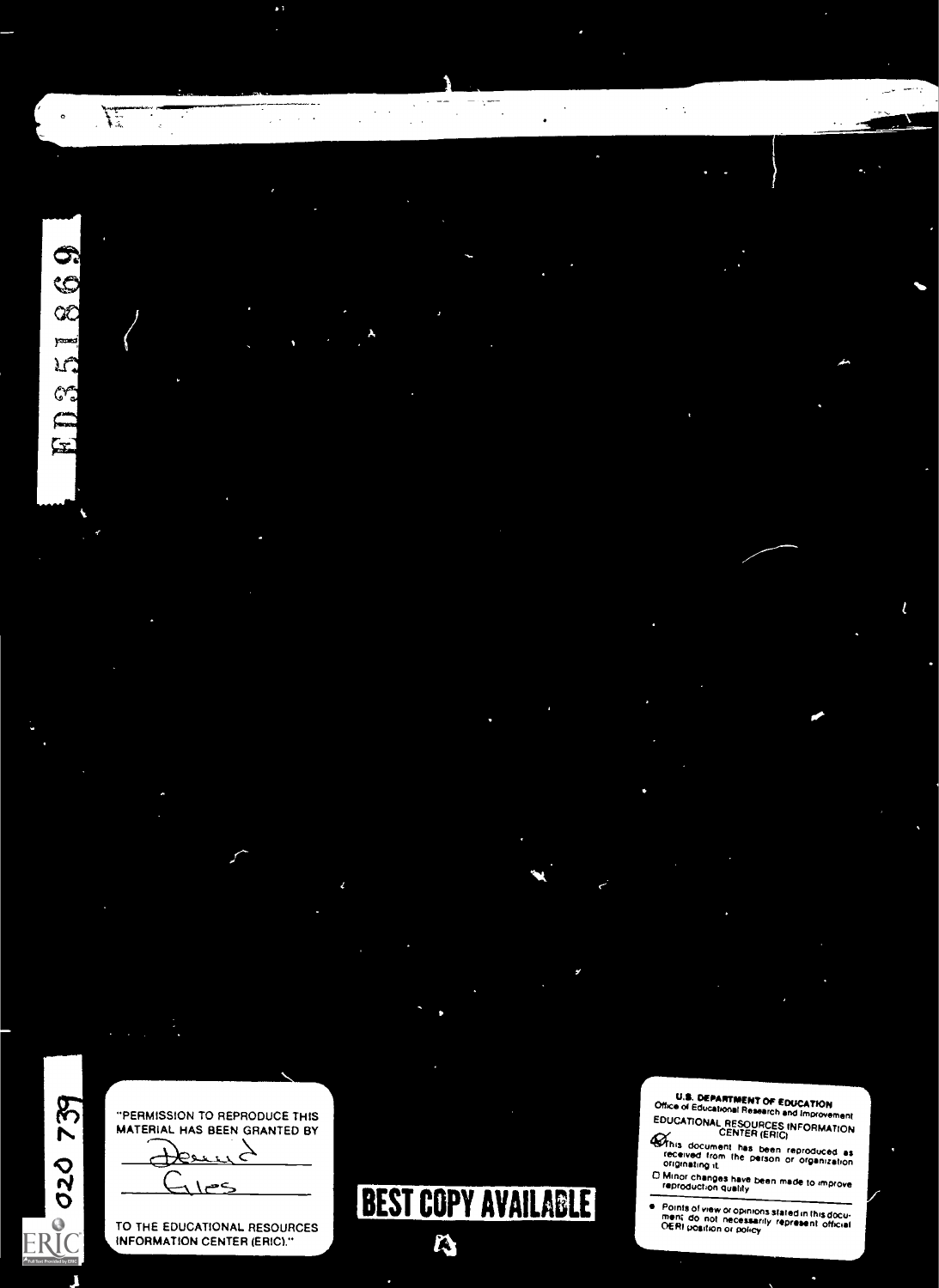# PERFORMANCE GUIDES TO SPANISH TEXTS

Don Quijote de la Mancha Miguel de Cervantes Saavedra

National Endowment for the Humanities Summer Institute - University of Virginia June-July, 1987

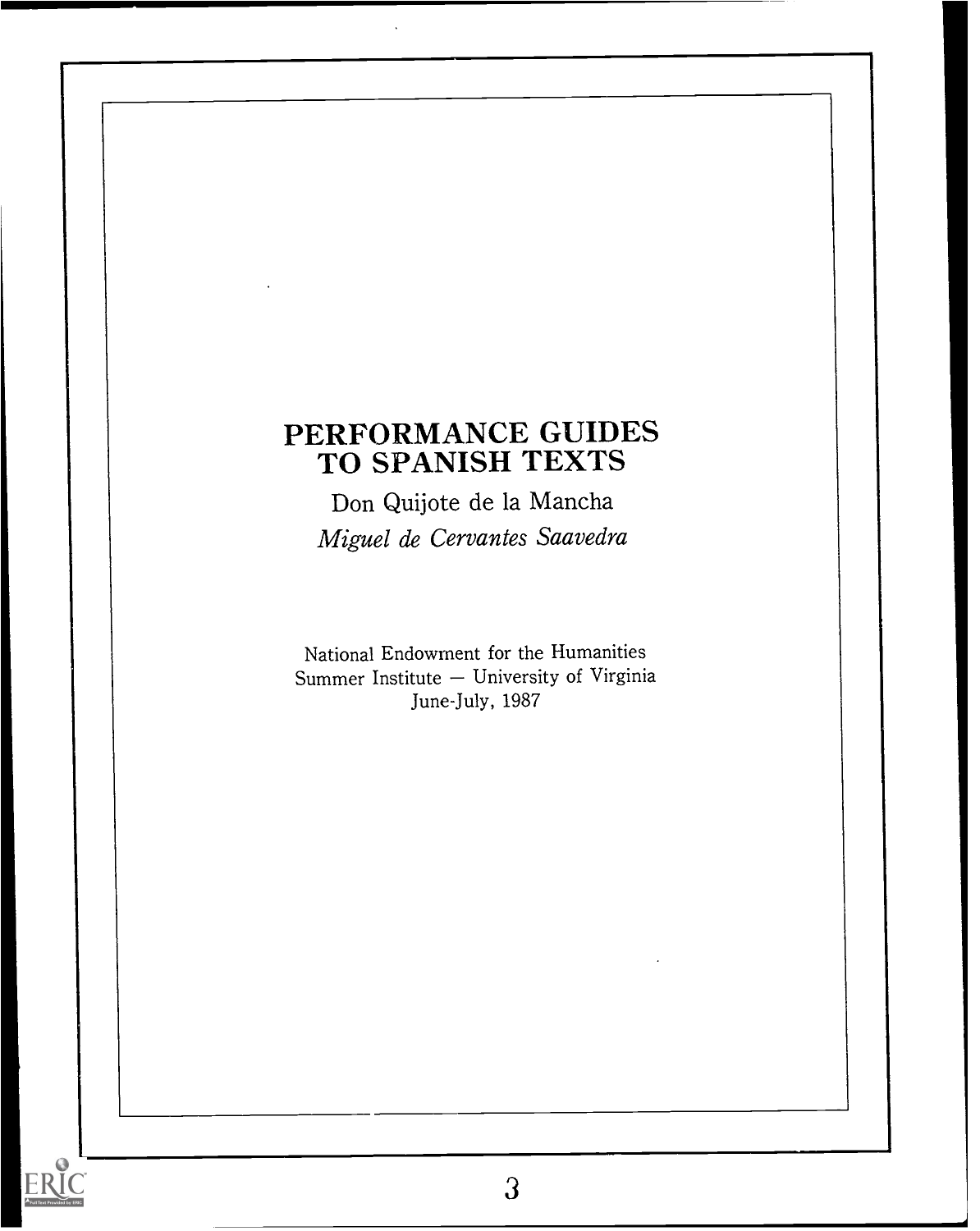1987 David Thatcher Gies

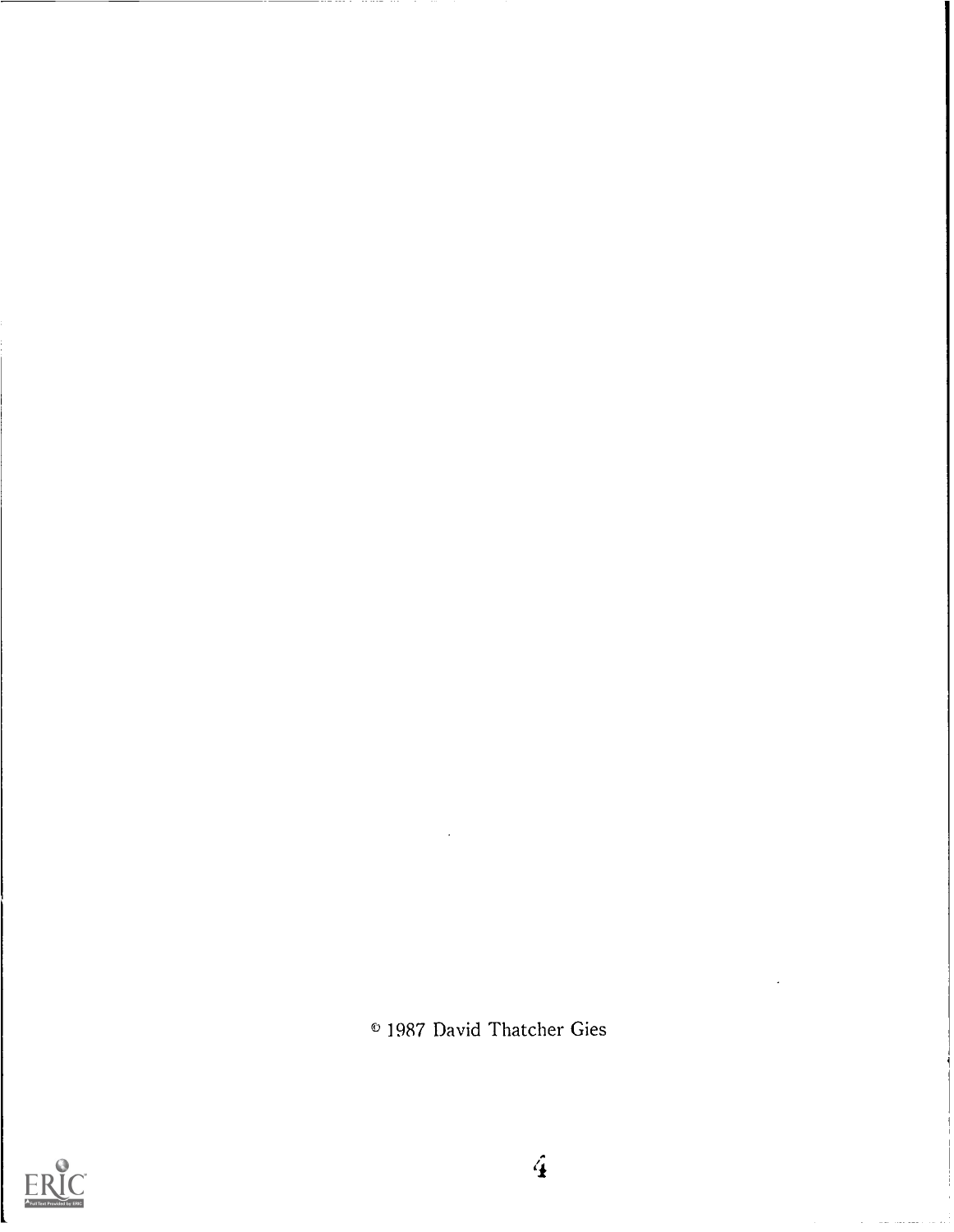#### **Director**

David T. Gies Department of Spanish, University of Virginia

#### **Staff**

Pedro Alvarez de Miranda Seminario de Lexicograffa Real Academia Espanola (Madrid)

Marilyn Barrueta Yorktown High School Arlington, Virginia

Kenneth D. Chastain Department of Spanish University of Virginia

Carrie Douglass Department of Anthropology University of Virginia

#### Participants

Carol Broderick Kempsville High School Virginia Beach, VA

Bonita Cavender Suffolk High School Suffolk, VA

Gregoria Morales Davis Colonial Heights High School Colonial Heights, VA

L. Thomas DeLaFleur Chantilly High School Chantilly, VA

Dawna Doyle James Robinson Secondary School Fairfax, VA

Maria J. Hardy Assumption High School Louisville, KY

John Harper Friendly High School Fort Washington, MD

Lucila C. Kotheimer Culpeper High School Culpeper, VA

Graciela Lum Albemarle High School Charlottesville, VA

Lina Núñez Western Albemarle High School Crozet, VA

Javier Herrero Department of Spanish University of Virginia

Fernando Operé Department of Spanish University of Virginia

Donald L. Shaw Department of Spanish University of Virginia

Susan de Carvalho Administrative Assistant

Louise Patterson Patrick Henry High School Roanoke, VA

Martha G. azza West Springfield High School Springfield, VA

Helen Price Cedar Lee Junior High School Fauquier County, VA

Joan Rawlings Courtland High School Spotsylvania, VA

Alba Shank Charlottesville High School Charlottesville, VA

Sarah Smith Loudoun Valley High School Purcellville, VA

Susan Smith Potomac High School Dumfries, VA

Gail G. Stuhlmiller Highland Springs high School Highland Springs, VA

Nancy Tucker West Springfield High School Springfield, VA

Asja Vásquez Princess Anne High School Virginia Beach, VA

3

5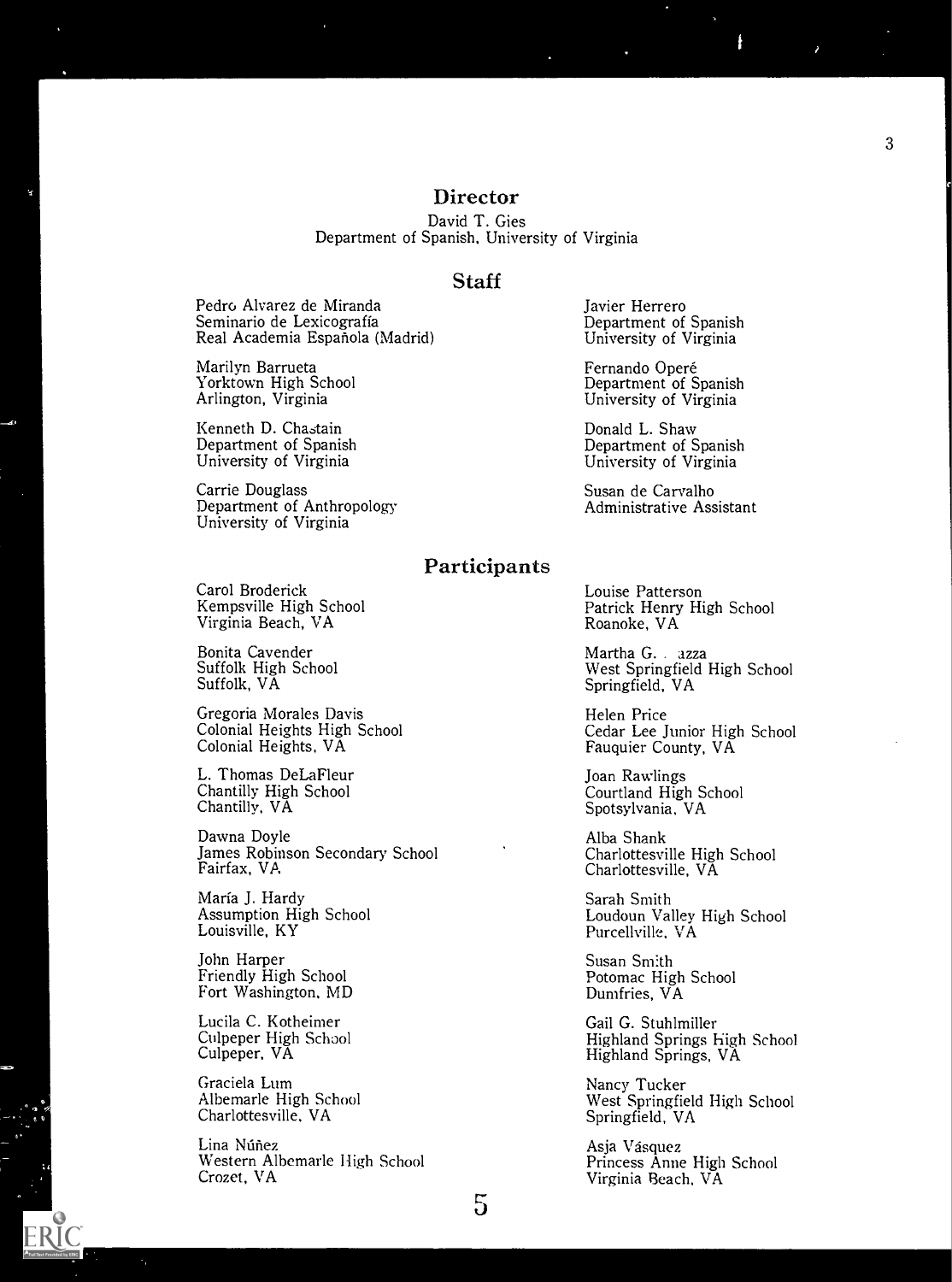# Performance Guides to Spanish Texts

General Introduction

This "Performance Guide" is the result of work conducted at the University of Virginia's National Endowment for the Humanities Summer Institute, "Spanish Literature in Performance" (June 22-July 17, 1987). Twenty secondary-school teachers of Spanish worked with numerous faculty members to study Spanish texts from the perspective of classroom performance, in order to enable teachers both to deepen their knowledge of the texts and to discover ways to stimulate the teaching and appreciation of literature in the high school classroom. Daily activities included lectures on the literary and historical background of each text, discussion of the key concepts of the texts, writing and performance activities geared toward deeper appreciation of the texts, and the creation of these "Performance Guides to Spanish Texts."

This "Performance Guide" distills and synthesizes some of the issues raised during the Institute. Its purpose is to present background material, topics for conversation, and suggested performance activities for you to use in the classroom. It is not, as you will discover, an "explanation" or a literary analysis of the text, but rather a guide which we hope will stimulate you to discover your own creativity as you approach the study and teaching of Spanish literature.



4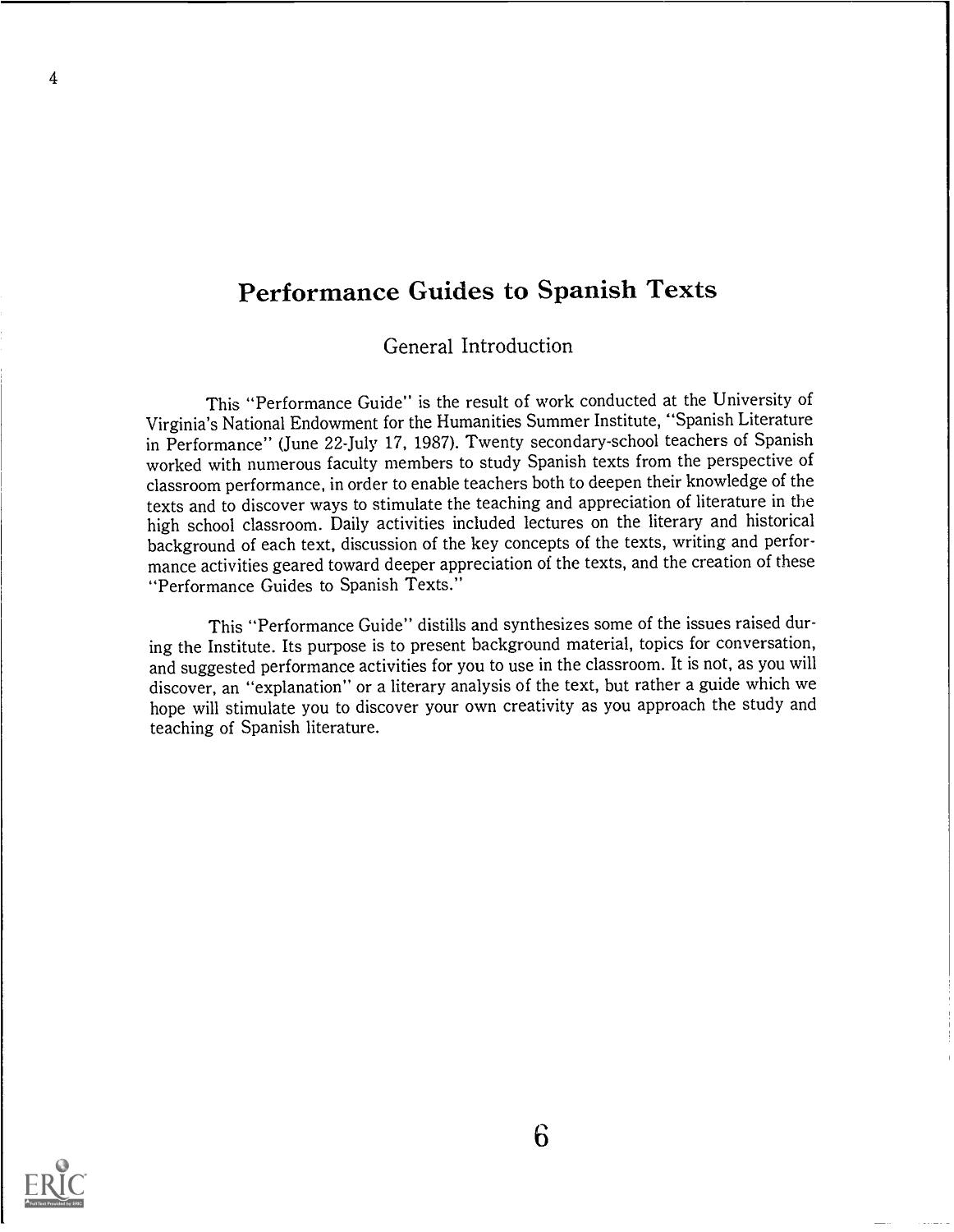# **CONTENIDO**

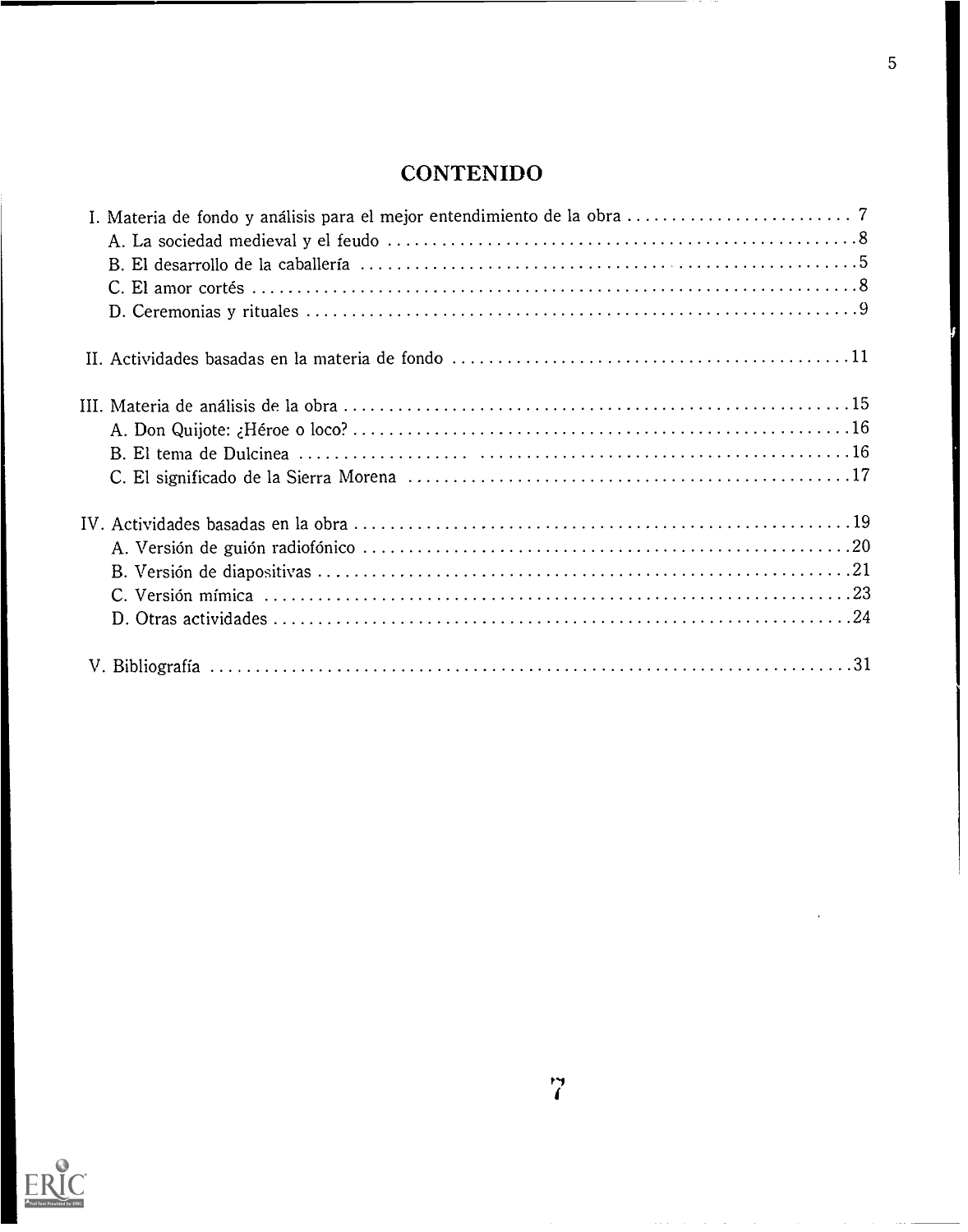





 $\delta$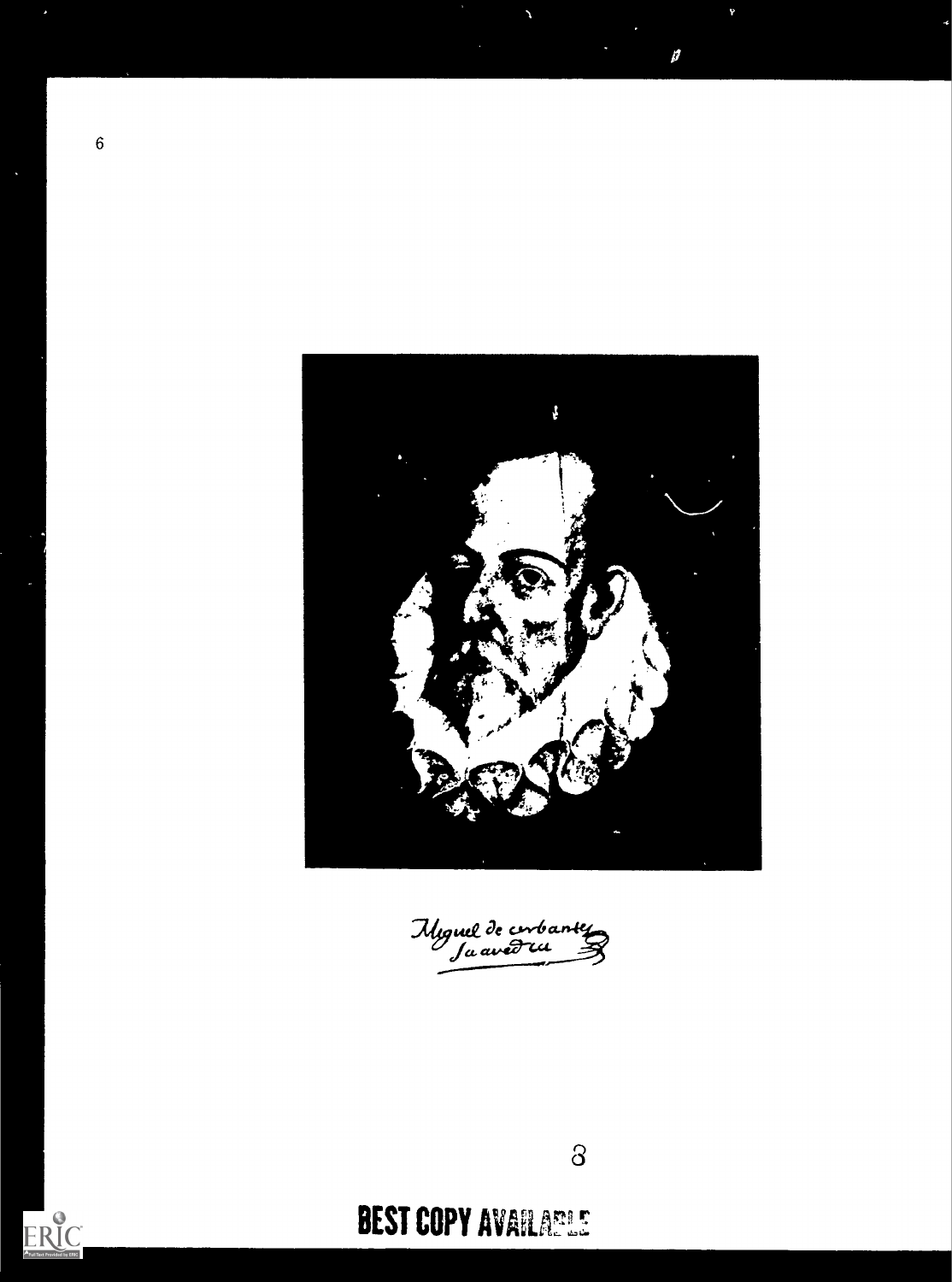# I. MATERIA DE FOI DO PARA EL MEJOR<br>ENTENDIMIENTO DE LA OBRA



 $\overline{7}$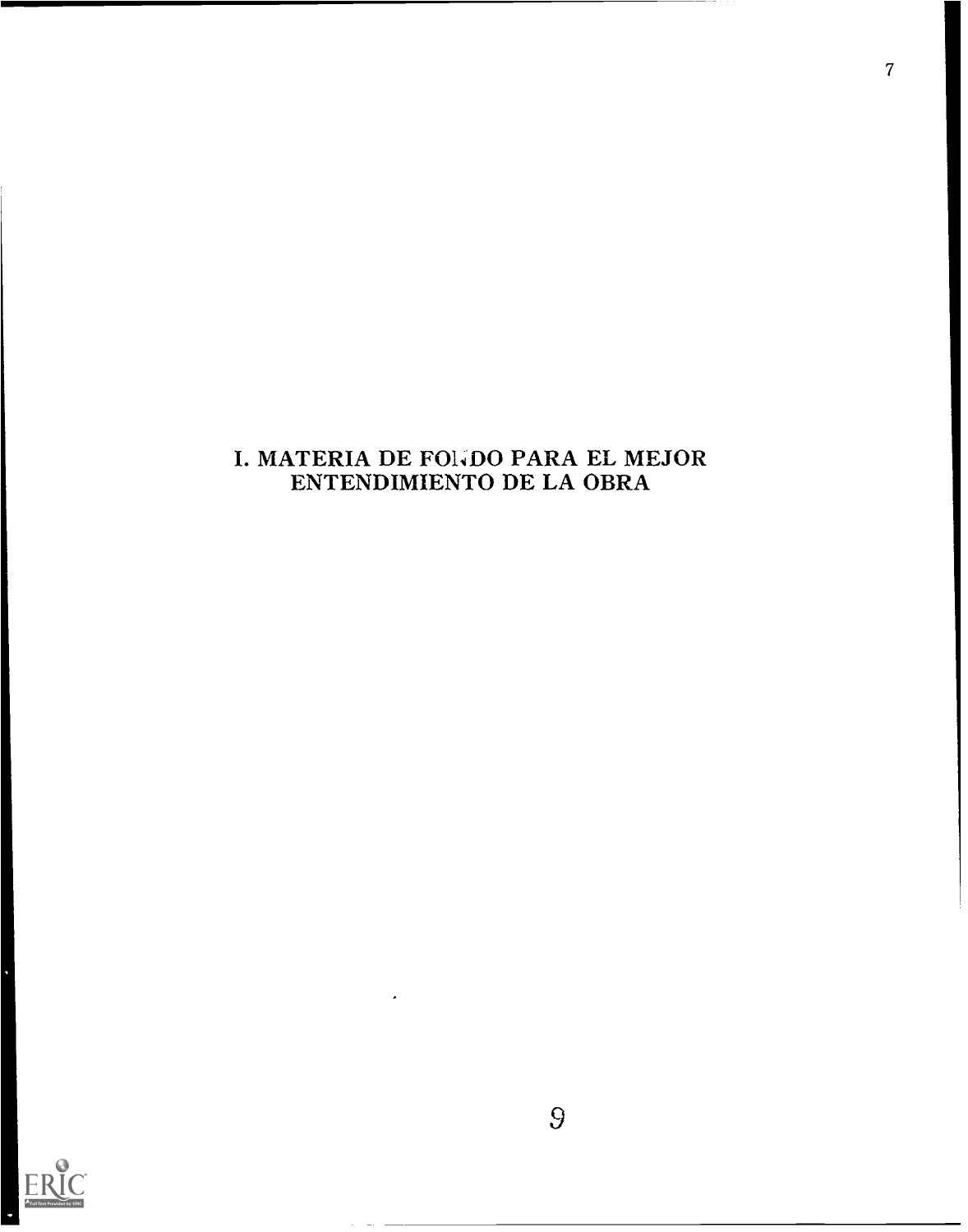#### A. LA SOCIEDAD MEDIEVAL Y EL FEUDO

La sociedad medieval se formó para responder a la invasión musulmana en el año 711. El hombre montado y armado llegó a ser el arma que emplearían los cristianos para rechazar dicha invasión y comenzar la reconquista. Asi surgio la importancia del caballo y la necesidad de proveer una gran cantidad de caballos. Por eso los franceses, antepasados de Carlomagno, y otros de la epoca organizaron el terreno en marcas que eran terrenos extensos que servfan para producir caballos.

Ante la amenaza de la invasión musulmana, la sociedad tenía que reorganizarse para derrotar a los invasores y proteger los intereses de los cristianos. Para llevar a cabo todo esto, en el siglo VIII los europeos desarrollaron una nueva sociedad. Esta sociedad estaba basada en grandes extensiones de tierra que ser-Wan para armar y proveer a la caballerfa, y se administraba asi: todos los terrenos o tierras fueron divididos en secciones encabezadas por marqueses que administraban en nombre del rey. Estos terrenos tambien fueron sub-divididos entre los condes, duques y barones para administrarlos mejor. Así nació el orden medieval con su aristocracia que duró mil años.

El sistema feudal estaba basado en la lealtad que debía el vasallo a su superior. El hombre común le ofrecia su lealtad al caballero, el caballero al baron, el baron al marques, el marques al duque, el duque al rey, formando asi una piramide de jerarquia. A su vez, los superiores tenfan que proteger y sostener a sus vasallos. Toda esta organización la apoyaba la iglesia, reconociendo la amenaza militar de los árabes.

#### B. EL DESARROLL 0 DE LA CABALLERIA

La resistencia a la invasion musulmana dio origen a la caballerfa. El descubrimiento del estribo en los primeros años del siglo VIII fue muy importante porque unió caballo y caballero. De esta forma le dio estabilidad al jinete, para el uso de la armadura y de las armas, y unió la fuerza del caballo a la del jinete, convirtiendo al conjunto en un "tanque." Asi la caballerfa cristiana a lo largo de varios siglos logro derrotar a las fuerzas musulmanas.

El nuevo régimen militar, político y económico exigió la creación de una jerarquía social en la cual el caballo jugaba un papel importante. El caballero tenia que pertenecer a la aristocracia que dirigia el destino de Europa. La preparación del caballero empezaba desde su infancia y se basaba en su entrenamiento para la guerra, lo que lo convertía en un hombre bestial sin compasión. Se le instruía en el manejo de las armas, se le inculaba el sentido de clase y se le enseñaba a sentir una profunda lealtad por su señor.

#### C. EL AMOR CORTES

Desde el siglo VIII y en la época carolingia, la fuerza civilizadora era el amor cortés, que transformó al brutal guerrero en caballero. Algunas características de esta tradición del amor cortés son:

- 1. El amor es sufrir; es decir, existe la ansiedad de no saber si el amor del caballero es correspondido por la dama.
- 2. El sufrimiento no se debe a nada que haya hecho la dama, sino que procede de la vista y la meditacion obsesionada en la belleza de la persona.
- 3. Hay cuatro etapas en este proceso: primero, la dama le devuelve la mirada al caballero, y con ella la esperanza; segundo, el permiso de besar; tercero, el abrazo; y cuarto, la entrega de la person...
- 4. Existen dos formas del amor cortés, el amor puro y el amor mixto. El amor puro omite la última etapa. Se distingue por la excelencia de caracter del amante, y no hace ningdn datio, ni a la dama ni a los demas. Por otra parte, el amor mixto se culmina en la etapa final y ofende a Dios, porque ya no es puro.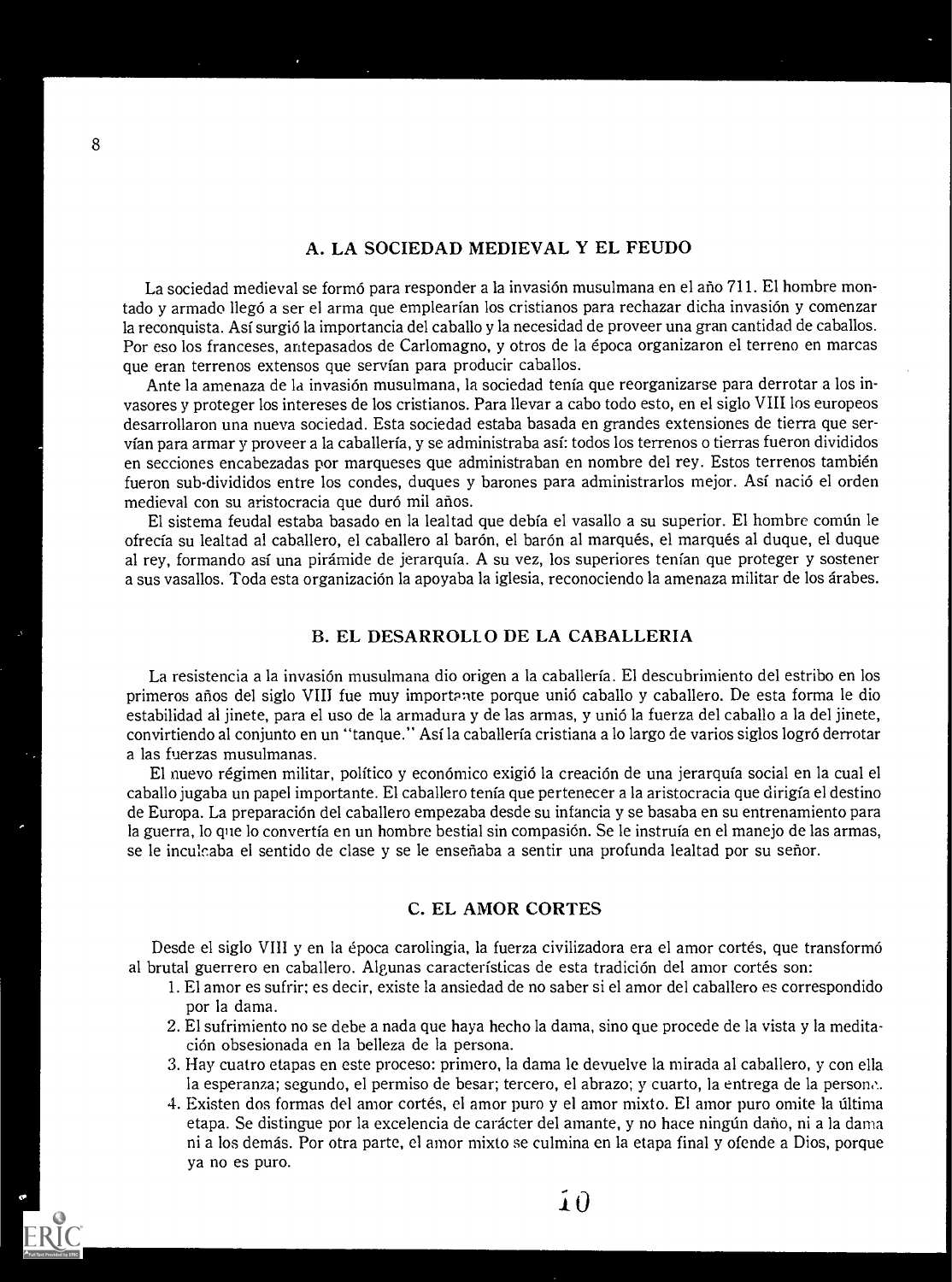El amor cortés produjo una nueva religión que tenía sus dioses de amor y mitos religiosos.

En el siglo XII, San Bernardo de Clairvaux desarrolló el culto a la Virgen María como adaptación de los principios del amor caballeresco para convertirlo en experiencia religiosa.

Se sugiere que el profesor se refiera al texto de Andreas Capellanus, The Art of Courtly Love (siglo XII), para entender las diez reglas o mandamientos del amor cortés:

- 1. Evitar la avaricia.
- 2. Conservar la castidad.
- 3. Respetar los amores de otros caballeros.
- 4. Tener en cuenta la clase aristócrata; el amor sólo es posible entre gente de la misma clase.
- 5. Ser veraz (evitar la falsedad).
- 6. Ser discreto. Es el mandamiento mas importante del amor cortes. La relacion amorosa es un proceso de educacion en el cual el caballero adquiere virtudes hasta llegar a la cortesfa.
- 7. Ser obediente a la dama.
- 8. Ser modesto y casto; la dama es la que evahla el ideal del caballero y decide el progreso.
- 9. Cortesfa en todas las acciones: no hablar mal, guardar los secretos.
- 10. No forzar los deseos de la dama.

#### D. CEREMONIAS Y RITUALES

En la sociedad feudal habfa una relacion especial entre el senor y el vasallo. El vasallo contrafa una serie de obligaciones con su senor. Por ejemplo:

- 1. El vasallo se compromete a no intervenir jamas en ninguna actividad contra su senor.
- 2. Tiene que servir militarmente a su señor.
- 3. Ayuda en la vida del castillo:
	- a. como mayordomo, senescal, etc., en la administracion de la vida del castillo;
	- b. forma parte de la escolta;
	- c. tiene deberes económicos; contribuye cuando haya secuestros, bodas, o cuando se arme a algún caballero;
	- d. forma parte de un consejo que ayuda a legislar la polftica del senor;
	- e. forma parte de un tribunal que ejerce la justicia en la corte.

A su vez, el señor contraía una serie de obligaciones con el vasallo, dándole a éste ayuda militar, jurídica, etc. Ambas relaciones eran de profunda lealtad. Los hijos heredaban las obligaciones tanto como los bienes de los padres.

Como casi nadie sabfa leer en este mundo feudal, los senores tenfan que emplear medios visuales para atraer y mantener el respeto del pueblo a ilustrar su propia importancia y poder. Lo hacfan por medio de rituales impresionantes y ceremonias lujosas.

En ocasiones especiales el señor salía del castillo con una escolta enorme, hasta de 700 personas—toda la familia lujosamente vestida y en caballos magnificos, seguidos por guerreros vestidos de uniforme, handeras de muchos colores y músicos tocando toda clase de instrumentos musicales.

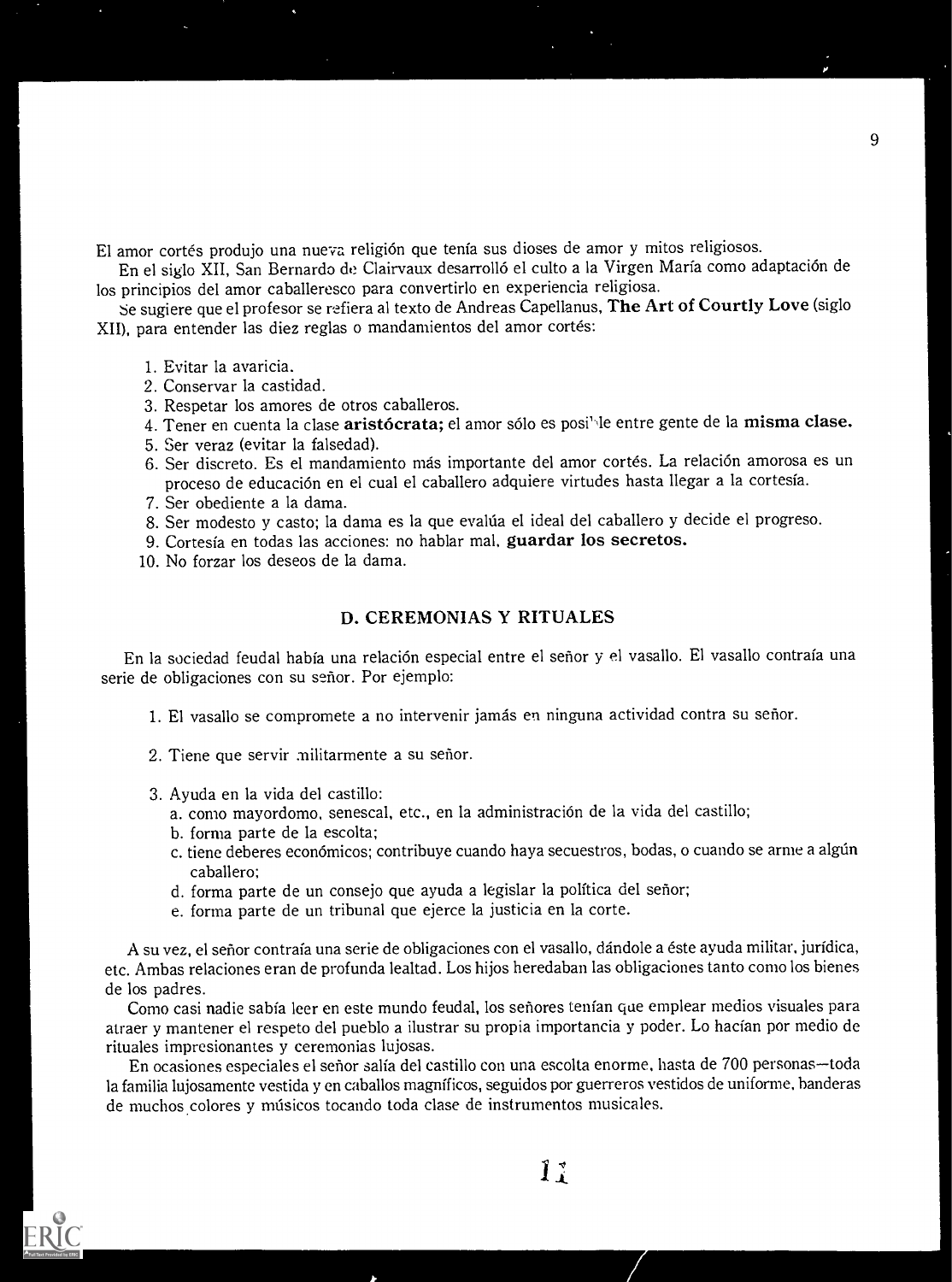#### EJEMPLO: LA CEREMONIA DE LA HERENCIA

Al pasar la tierra de un padre al hijo, habfa una ceremonia para reafirmar el control y el poder del vasallo tanto como su devoción al señor. Además mostraba ante el público que el vasallo tenía la protección de su senor.

Tenfa lugar ante el pueblo, con gran festejo, en una catedral. El vasallo se acercaba con su escolta, entraba y se paraba ante el altar. Se quitaba las armas y las ponfa a los pies del senor, y se arrodillaba. Era símbolo de su devoción y la superioridad del señor. Juntaba las manos y el señor le cubría las manos con las suyas, lo que indicaba la protección que le ofrecía. Luego repetían en francés o latín, las lenguas oficiales de las ceremonias:

VASALLO: Senor, me convierto en hombre suyo.

SENOR: Te recibo como hombre mfo.

\_ erminaba la ceremonia con un beso en la boca, que senalaba el amor entre ellos.



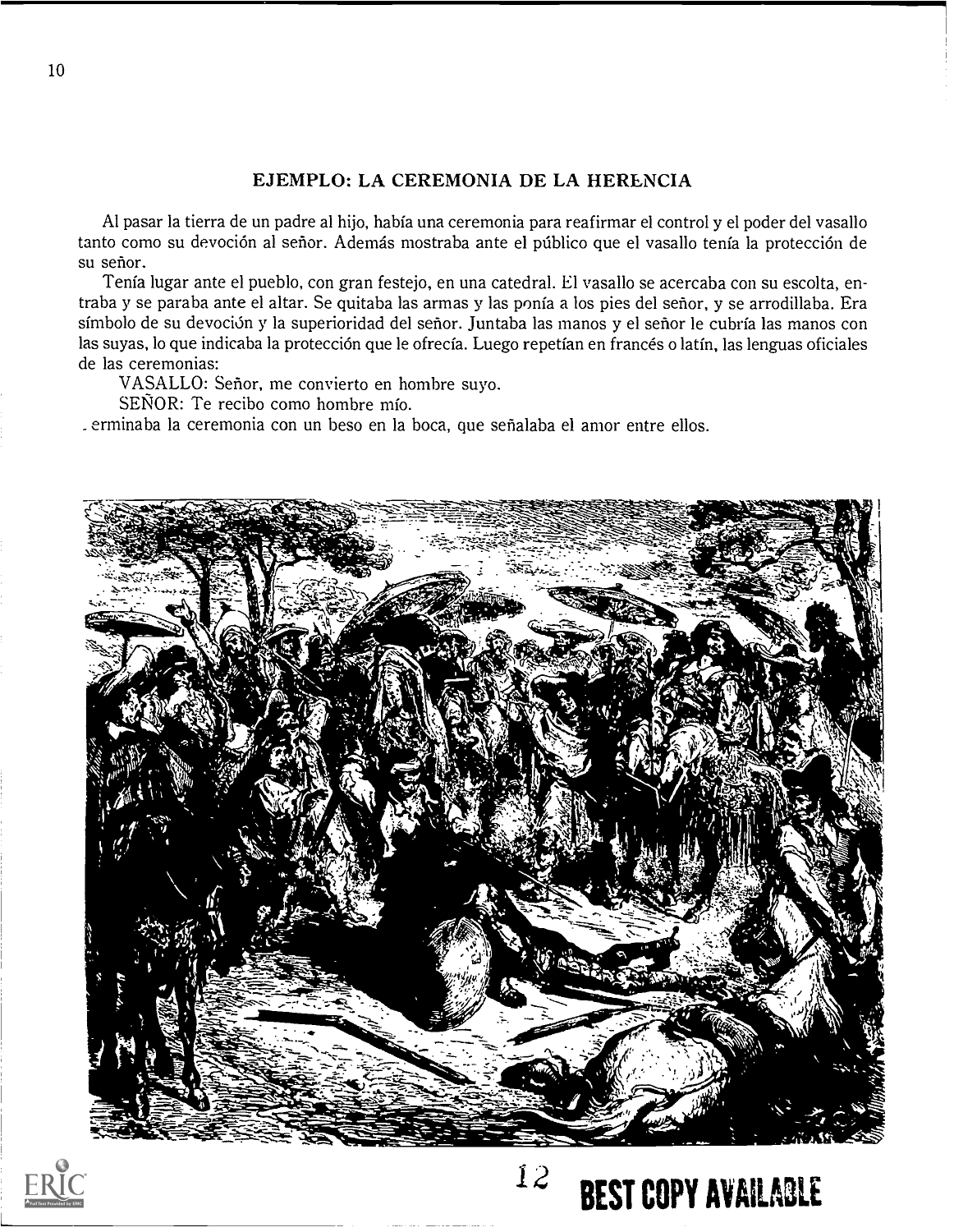# II. ACTIVIDADES BASADAS EN LA MATERIA DE FONDO

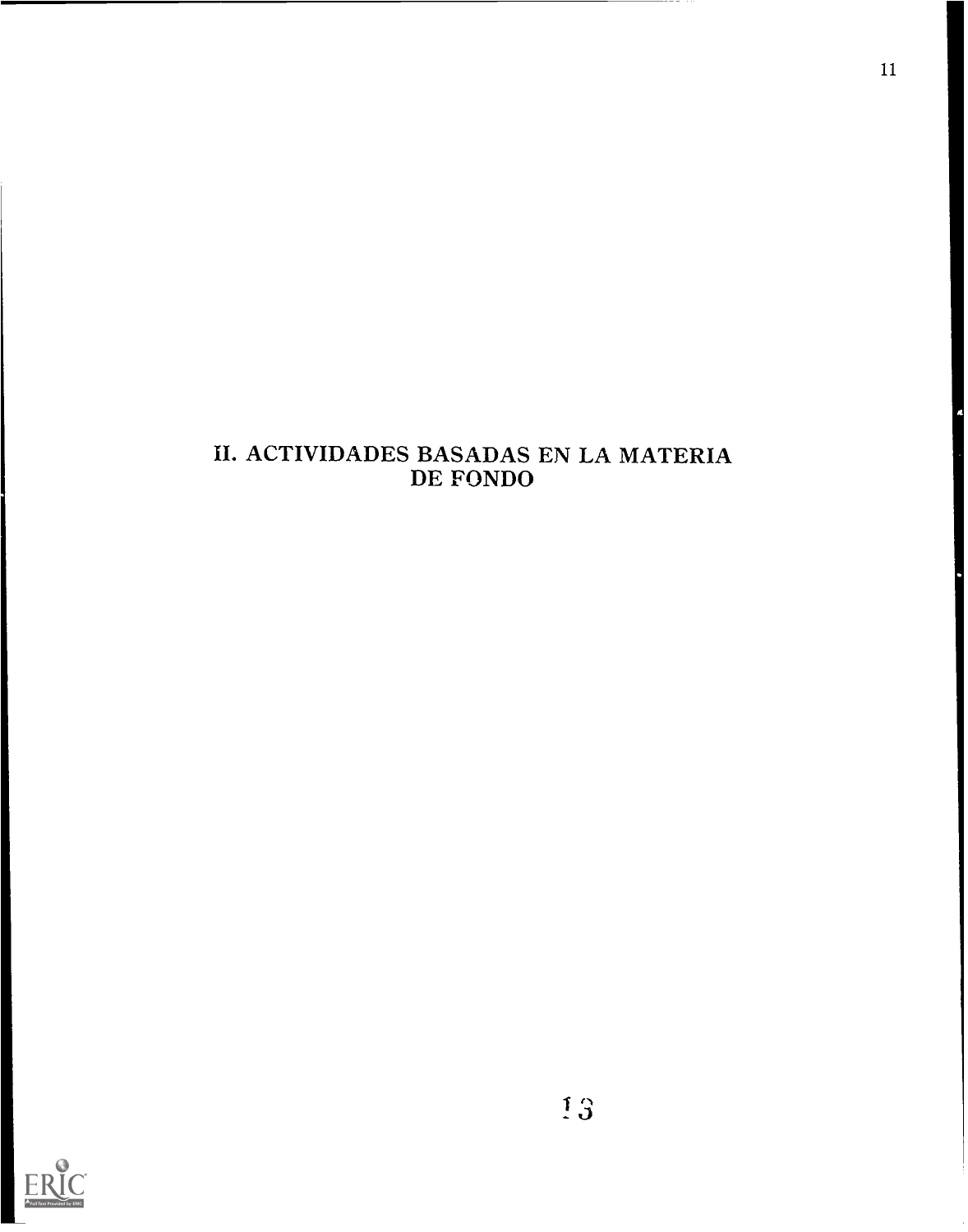#### TEMAS PARA EL DESARROLLO ORAL 0 ESCRITO

- 1. Hoy, ¿cómo se marca el rango de una persona? ¿Hay jerar/quías? Discutir y comparar la jerarquía y símbolos de posición social de aquella época y és, a.
- 2. Comparar las relaciones privadas de entonces con las de hoy en día, y los actos que engendran (obligaciones, regalos, etc.).
- 3. ¿Hay "vasallaje" en la vida de hoy? ¿En la escuela? ¿En la vida militar? ¿En el mundo de los negocios? ¿En la familia?
- 4. Hay relaciones de fidelidad hoy? ¿A quién debemos la lealtad?
- 5. ¿Hay rituales y ceremonias hoy?
- 6. ¿Cómo se puede comparar las cuatro etapas del amor cortés con el ritual de amor de hoy?

#### Ejercicio de ENFOQUE para escribir una composición

#### A. Pasos preparatorios

- 1. Pensar en un tema global: "la caballería."
- 2. Preparar un esquema
	- a. hacer algunas preguntas cuyas respuestas desar/rollarán el tema.
	- b. ejercicio de "pensamientos libres" (brainstorm): "la caballerfa, el hombre, las reglas, los caballos, las armas, la guerra, el equipo, la lealtad, el entrenamiento . . .".
- 3. Limitar el enfoque, escogiendo lo que se quiere incluir/excluir: "el caballo."
- 4. Pensar en el lector y lo que le interesarfa: "los compafieros de clase."
- 5. Pensar en el propósito: "informarles a los compañeros de clase."
- 6. Seleccionar un título: "El caballo, fiel compañero del caballero."

#### B. Etapa creativa

Esta es la version en borrador; como tal, no se debe criticar.

#### C. Pasos de critica de revision

- 1. Escribir comentarios.
- 2. Reaccionar de una manera positiva al contenido.

#### ACTUACIONES

- 1. Representar la ceremonia de la escolta.
- 2. Representar la ceremonia de la herencia.

3. Escribir y actuar en un "sketch" original sobre el tema del amor cortes. Este puede ser en forma de telenovela.

- 4. Hacer video de sus actuaciones.
- 5. Armarse caballero.



 $\frac{1}{4}$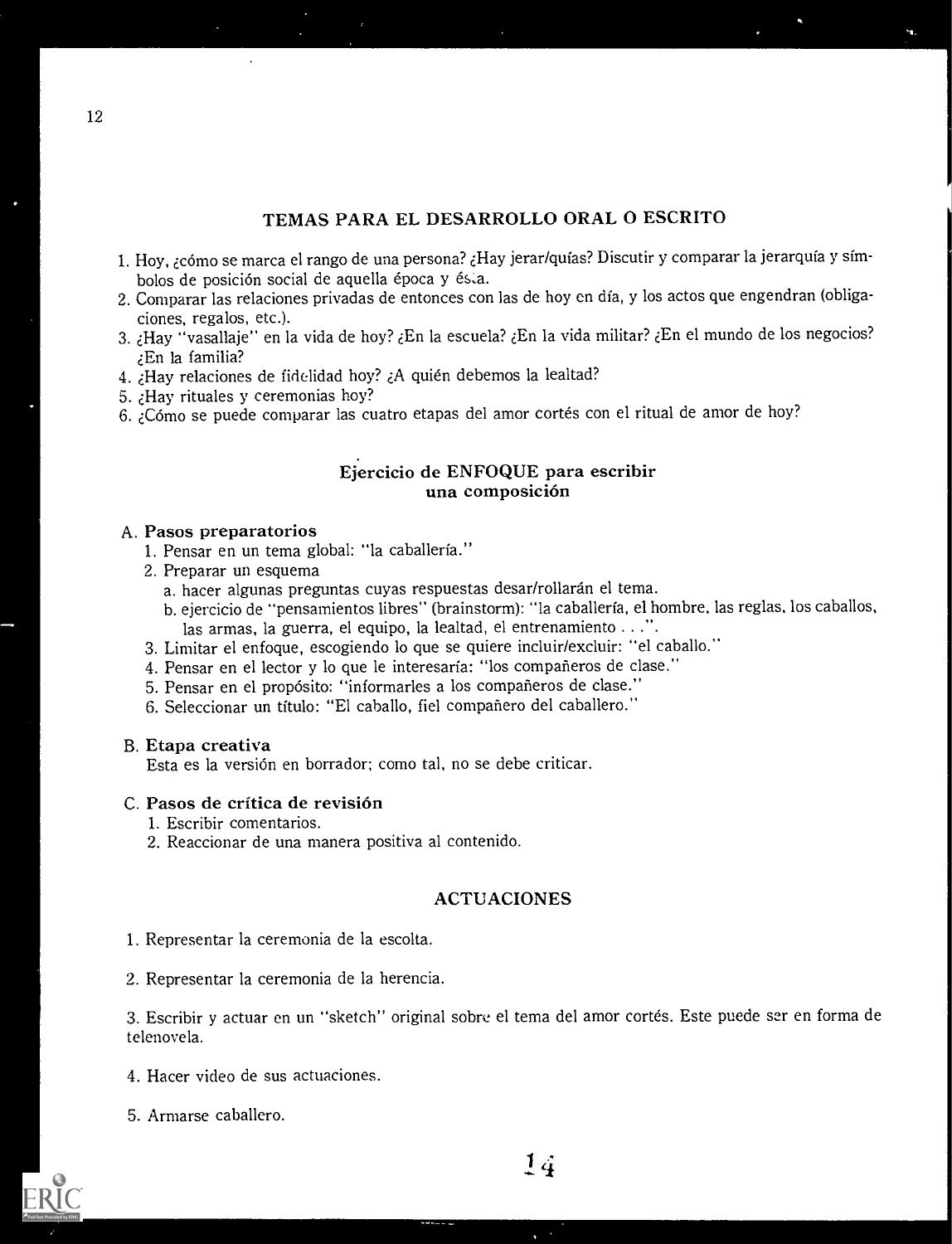#### OTRAS ACTIVIDADES

- 1. Invitar a profesores de historia, ingles, arte, etc., a la clase para dar conferencias o presentaciones sobre el tema.
- 2. Encontrar ejemplos de arte que ilustren el tema del amor cortés.
- 3. Estudiar y hacer comparaciones con obras de la literatura mundial-por ejemplo Canterbury Tales ("The Knight's Tale"), Ivanhoe, King Arthur.
- 4. Organizar un dia medieval o un festival medieval, con musica, bailes, juglares, recitacion de poesfa, comida, trajes antiguos, instrumentos antiguos, torneos.
- 5. Hacer proyectos con productos finales como modelos de castillos, armas antiguas, buques, escudos heraldicos, la comida, la moda medieval.
- 6. Mostrar de la pelicula El Cid nada mas que las partes donde se ven estas ceremonias, con la del juramento de Santa Gadea.
- 7. Mostrar cualquier pelicula o iideo que sea apropiado sobre el tema.
- 8. Preparar una ilustración de la organización piramidal. (Mapas, dibujados por los estudiantes, que muestren terrenos imaginarios, en que los estudiantes indiquen como se dividen los terrenos segdn la politica de la época. Pueden referirse a las **Chronicles of Narnia** por C. S. Lewis, como ejemplo de unos terrenos imaginarios.)
- 9. Encontrar dibujos o realizarlos de los principales personajes del sistema social, vestidos segun su nivel social; caballero montado a caballo de batalla con su armadura; el escudo personal del estudiante.
- 10. Componer una canción con letra apropiada para ser cantada por el caballero a su dama.

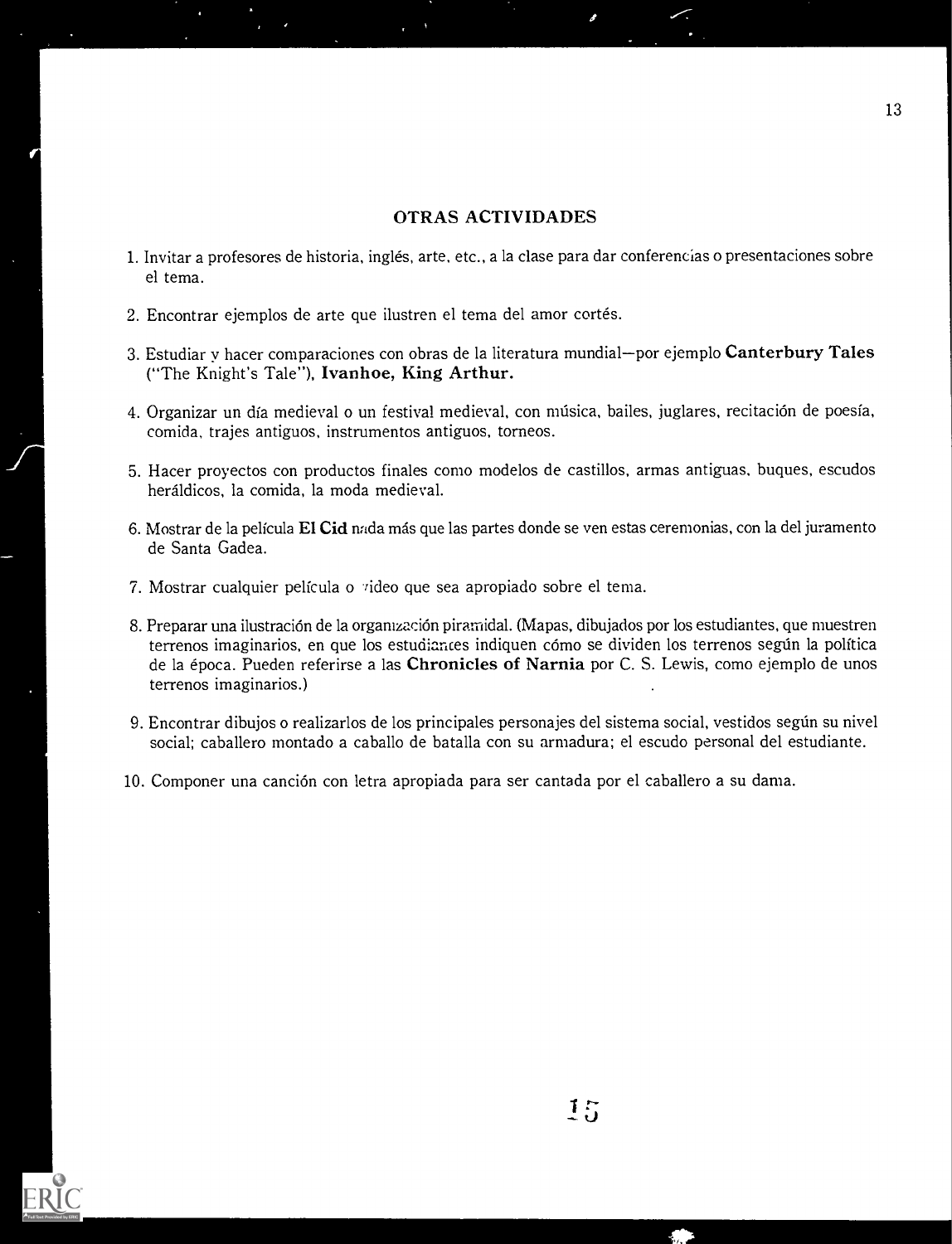



# **BEST COPY AVAILABLE**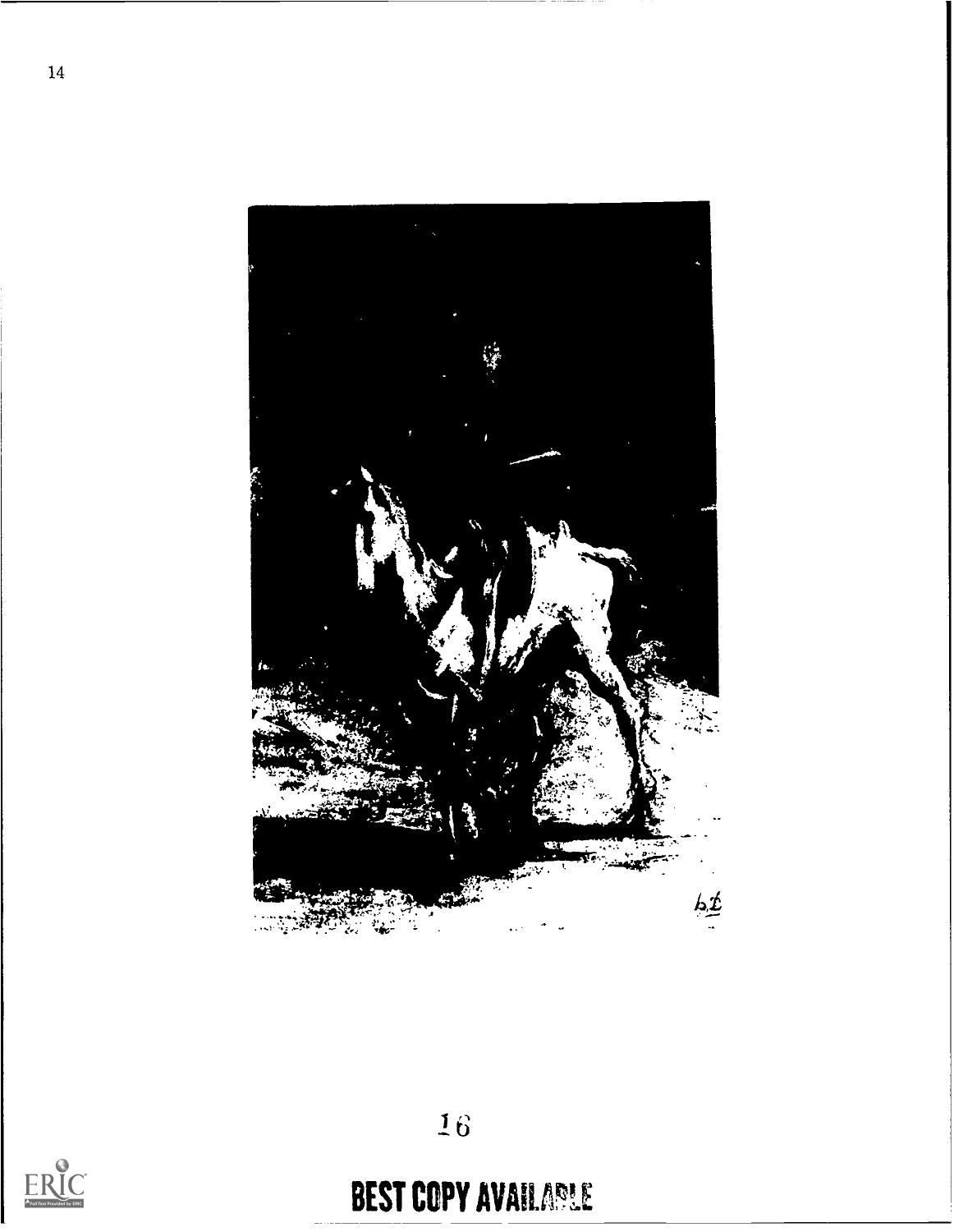

ą

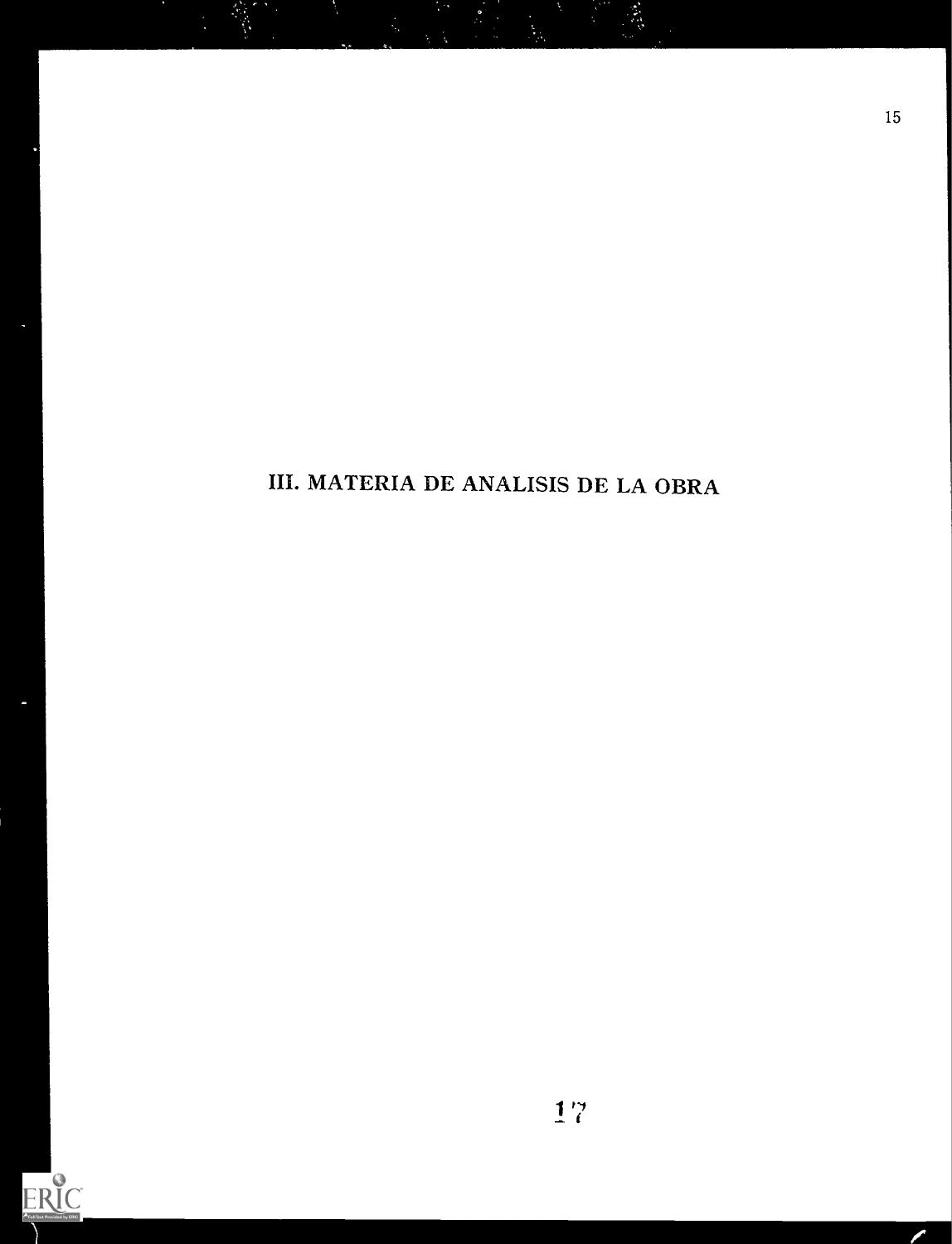## A. DON QUIJOTE: ¿HÉROE O LOCO?

Según el punto de vista de muchos eruditos, don Quijote o se considera héroe, es decir un tipo que representa bien la época de su vida, o se considera loco, un bufón.

Se considera heroe porque es rebelde y combate contra las normas establecidas de su epoca. Quiere volver a una época más pura, más ideal. Está impulsado por el amor cortés, por empresas nobles, y por el deseo de servir a la humanidad.

Otros creen que es un loco porque no obra en el mundo verdadero de acuerdo con las normas sociales establecidas. Insiste en tratar de convertir el mundo a su modo de pensar, sin darse cuenta de que todo le saldrá mal. Todos lo consideran loco y se hacen pasar por locos para comunicarse con él y ayudarlo a volver a la normalidad.

Por lo general, hoy dfa se le considera un hombre de grandes ideales, pero sin contacto con la realidad. Es decir, que tiene de los dos extremos; por una parte es héroe de grandes visiones y de misión noble, pero por otra parte se piensa que es loco porque sus hazañas son ridículas.

#### B. EL TEMA DE DULCINEA

¿Quién es Dulcinea? ¿Quién la conoce?

En el primer capítulo del texto don Quijote decidió que si iba a ser caballero necesitaba, de acuerdo con las normas de la caballería, una dama que lo inspirara, que le diera valentía para luchar, que lo protegiera en sus hazafias, y a quien ofrecer su gloria.

Y entonces pensó en Aldonza Lorenzo, "moza labradora de muy buer parecer, de quien él un tiempo anduvo enamorado, aunque, según se entiende, ella jamás lo supo, ni le dio cata dello . . . vino a llamarla Dulcinea del Toboso, ... nombre, a su parecer, músico y peregrino y significativo."

Don Quijote la imagina como la princesa mas hermosa del mundo, delicada, culta y tan perfecta que le resulta imposible describirla.

Esta descripción idílica procede de la tradición de Petrarca y sólo existe en la mente de don Quijote, quien se la ha inventado tan perfecta que, según se lo dice a los duques, él no quiere analizar muy a fondo su verdadera existencia.

La versión de la Dulcinea encantada fue el resultado de la imaginación de Sancho, cuando vio a las tres labradoras. Esta Dulcinea era vulgar, villana e inculta; saltaba como una cabra; y era pestífera, rústica y fea. Esta imagen es una anti-Dulcinea, y es tan falsa como la petrarquista.

Cervantes usa el simbolo de la liebre perseguida por el galgo para representar a Dulcinea como un ser debil. Es el simbolo de la debilidad humana. El texto y la conclusion de la obra sugieren que la Dulcinea ideal la encuentra don Quijote en la otra vida.

No es diffcil admirar a la Dulcinea ideal, pero la verdadera caballerfa consiste en amar a la Dulcinea labradora, como lo exige el amor cristiano.

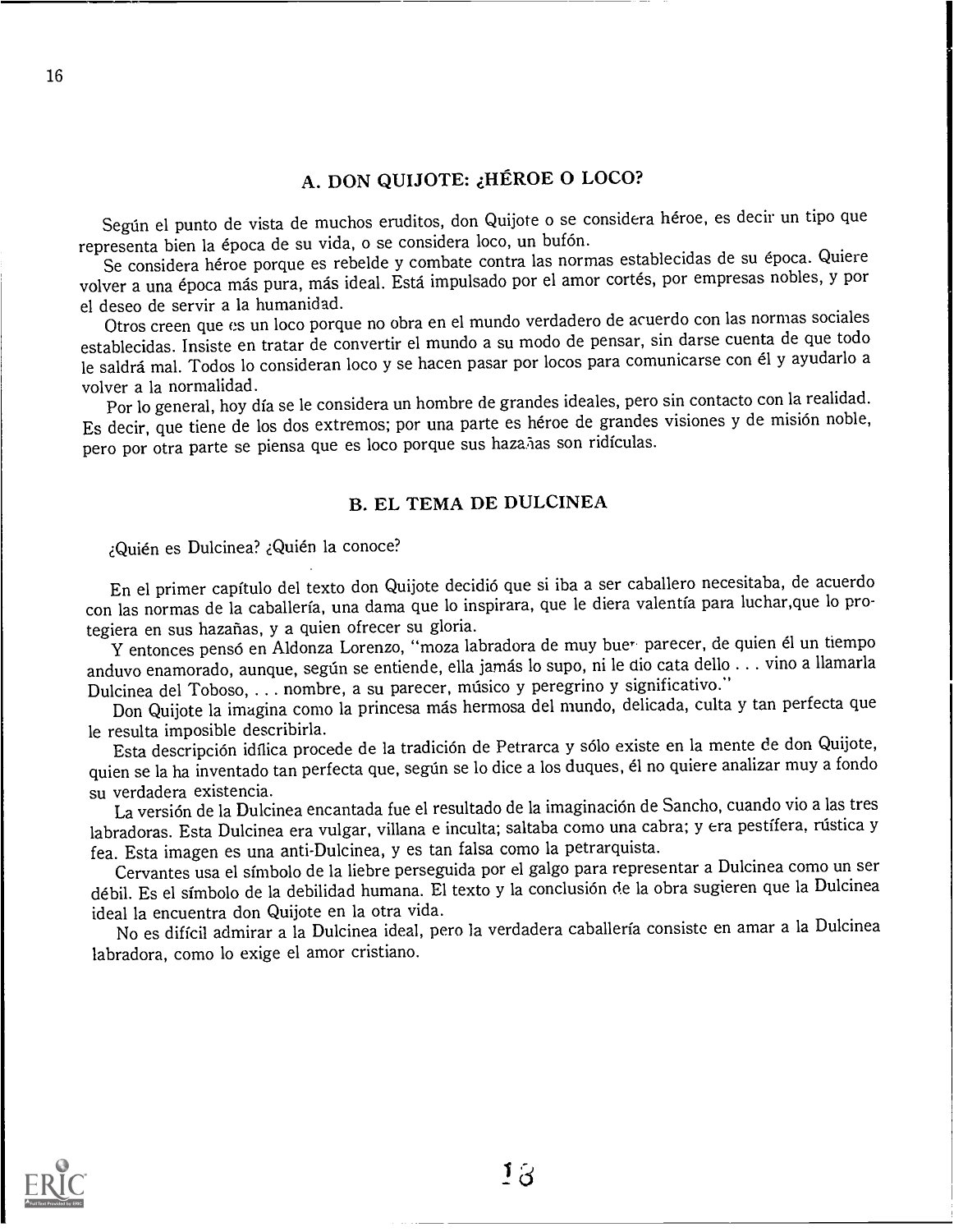#### C. EL SIGNIFICADO DE LA SIERRA MORENA

La acción del Capítulo XXVI ocurre en la Sierra Morena, lugar que se asocia con los ladrones y lo salvaje. La Sierra Morena representa un laberinto en que el hombre, guiado por las pasiones, siempre se pierde. En este episodio empieza el desarrollo de un tema de mucha importancia: la transformacion de la caballerfa pagana, con sus motivos de venganza y ambición, en la caballería cristiana, impulsada por la justicia y el amor al otro.

Los primeros dos personajes que encontramos son Dorotea y Cardenio, figuras salvajes y paganas, arrastradas por sus pasiones aI caos del bosque. Poco a poco aparecen otros personajes perdidos en este laberinto tan confuso. Todos andan mintiendo, llorando y gritando, y ninguno sabe salir de este purgatorio.

Sus pasiones les encierran en una yenta, simbolo del cielo, donde todo se resuelve por medio de las acciones del cura y don Quijote, instrumentos de la Providencia. Entonces es Dios quien gufa a los perdidos del mundo salvaje al mundo espiritual.





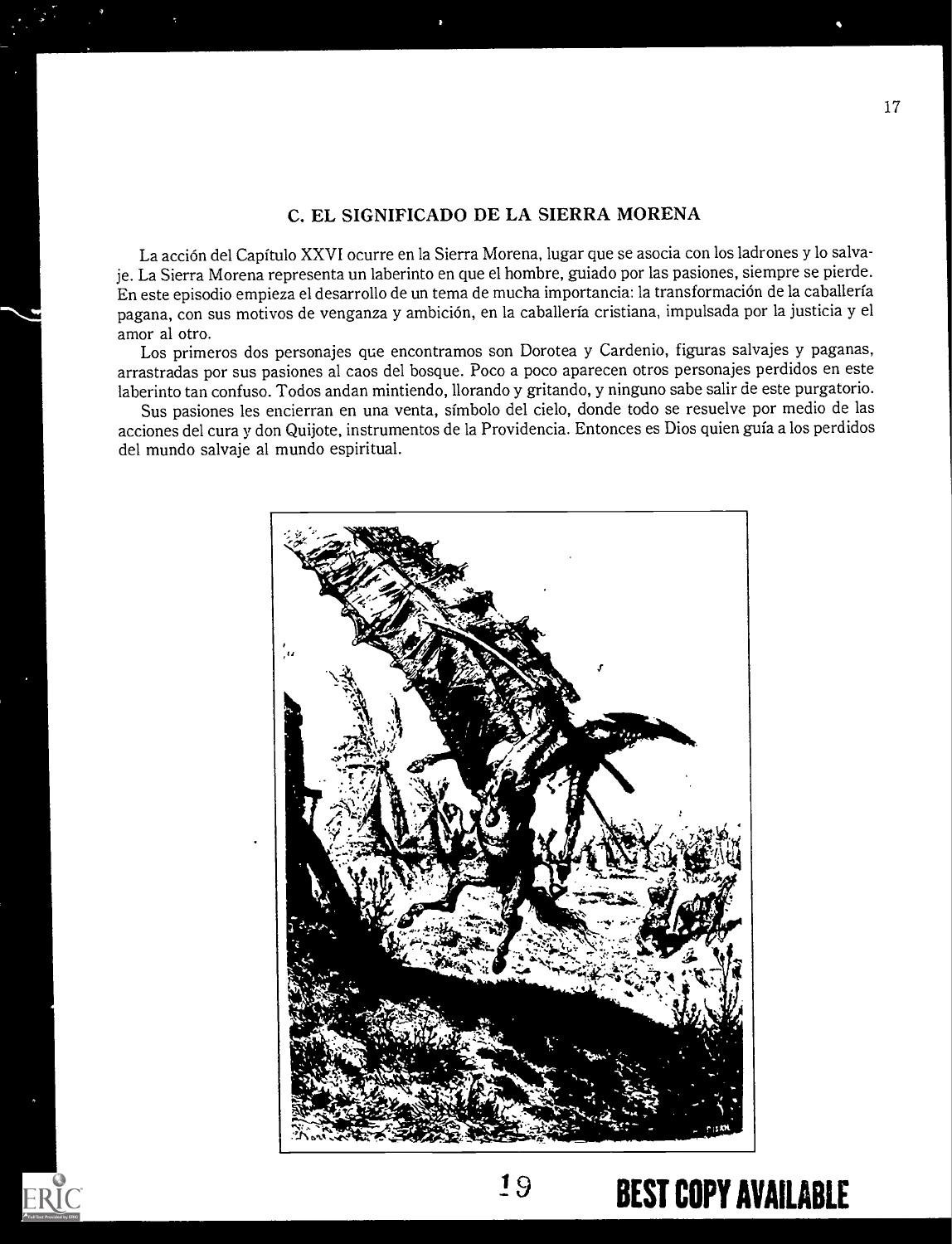



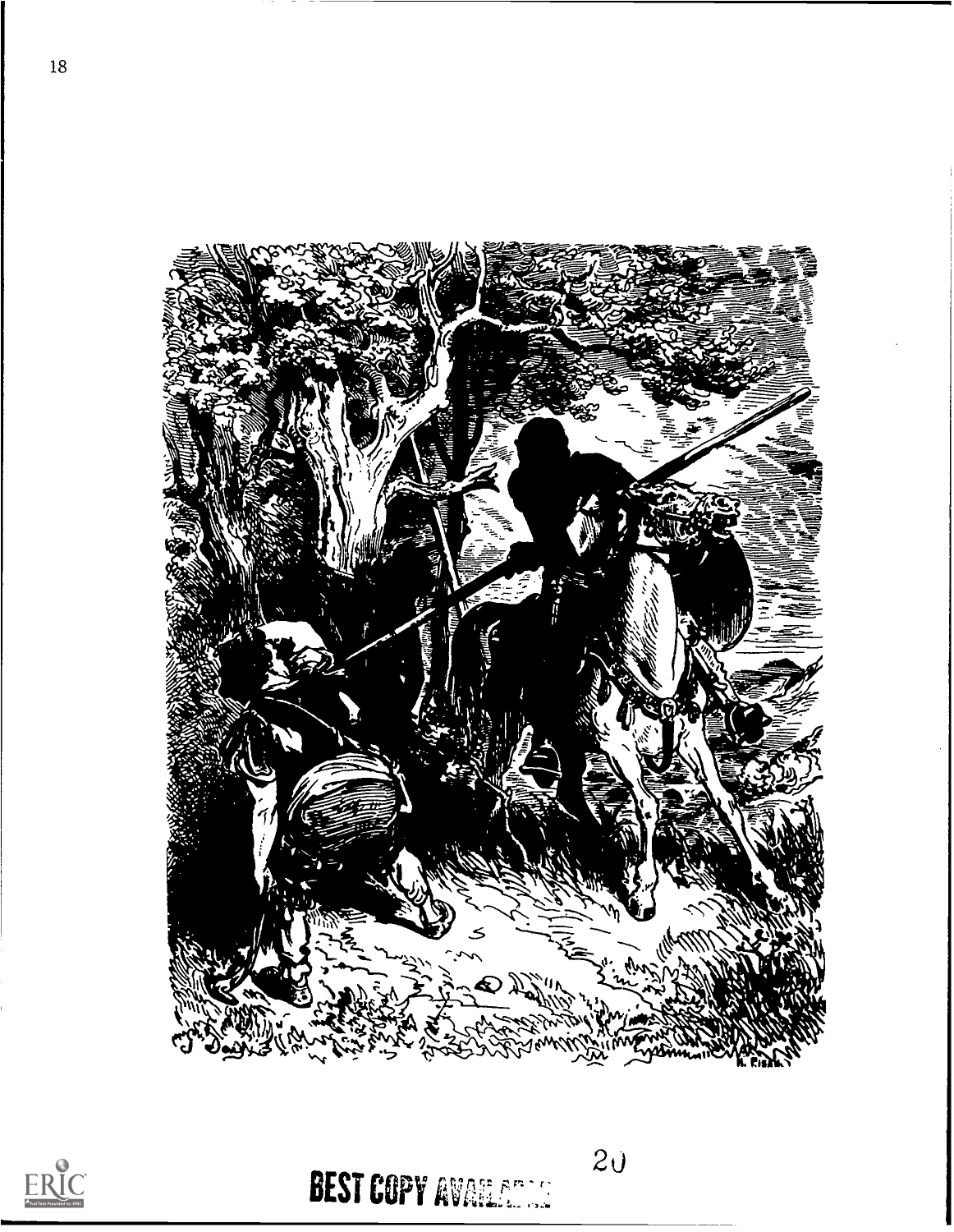IV. ACTIVIDADES BASADAS EN LA OBRA

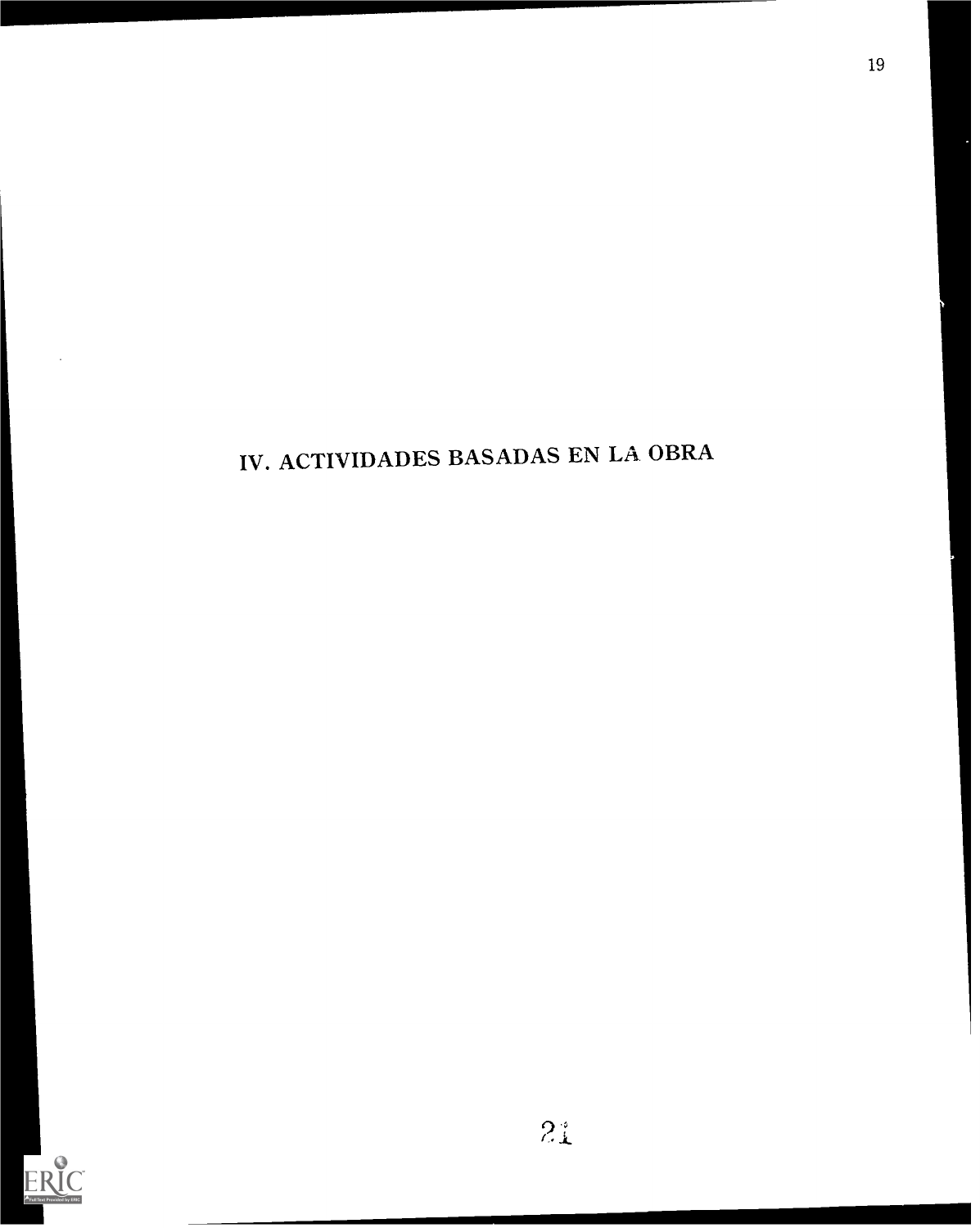## A. VERSION DE GUION RADIOFONICO

A. Leer Primero los estudiantes tienen que leer/discutir/resumir el texto original para que lo entiendan bien.

Nor

# B. Escribir

- 1. El profesor necesita explicar cómo escribir un guión radiofónico:
	- a. crear un narrador que va a dar la descripcion de la accion;
	- b. incluir efectos especiales (conidos, música) para acompañar y aclarar la acción;
	- c. simplificar (reducir, cambiar) el diálogo a lo esencial.
- 2. Con la participación de la clase, el profesor puede escribir una parte del texto en forma de guión como
- modelo.<br>3. Los estudiantes se dividen en grupos de dos o tres y escriben su trozo asignado en forma de guión.
- 4. El profesor hace copias de todos los trozos para que cada estudiante tenga un guión entero.

# C. Practicar

- 1. El grupo entero se reúne para repasar, criticar y pulir el guión.
- 2. Los miembros del grupo escogen papeles y desarrollan bien las caracterfsticas de cada personaje para que todos sean distintos.
- 3. El grupo practica en voz alta, primero con el énfasis en la pronunciación y fluidez, después con los efectos especiales.

#### D. Actuar

- 1. Todos se sientan detrás de una mesa que está enfrente del público.
- 2. Cada uno tiene un letrero sefialando el papel que va a hacer.
- 3. Se hace una grabación de la presentación.

#### Don Quijote

### Texto Transformado #1: Guión radiofónico

Capftulo XXII, Primera Parte: "De la libertad que dio don Quijote a muchos desdichados que, mal de su grado, los llevaban donde no quisieran

Pk'SIONERO: Mire, vuestra merced, la justicia, que es el rey, los castiga por sus crimenes. QUIJOTE: Señor guarda, ¿puede Ud. hacerme el 1<br>?levan a aquella gente así en cadenas GUARDA: QUIJOTE: NARRADOR: GUARDA: (Sonido de cadenas)<br>Señor guarda, ¿puede Ud. hacerme el favor de decirme la causa por la que Son galeotes que van a galeras por orden de su majestad. No necesita Ud. saber más. Pues, quisiera saber de ellos la causa de su desgracia. (con sonido de voces en el fondo) Y con esto el caballero continua con muchas razones para averiguar las causas de su castigo. Senor, llevamos los papeles oficiales necesarios para todos estos condenados, pero no hay tiempo para sacarlos y mostrárselos. ¿Por qué no va a preguntárselo usted?

(El sonido de cadenas crece.)

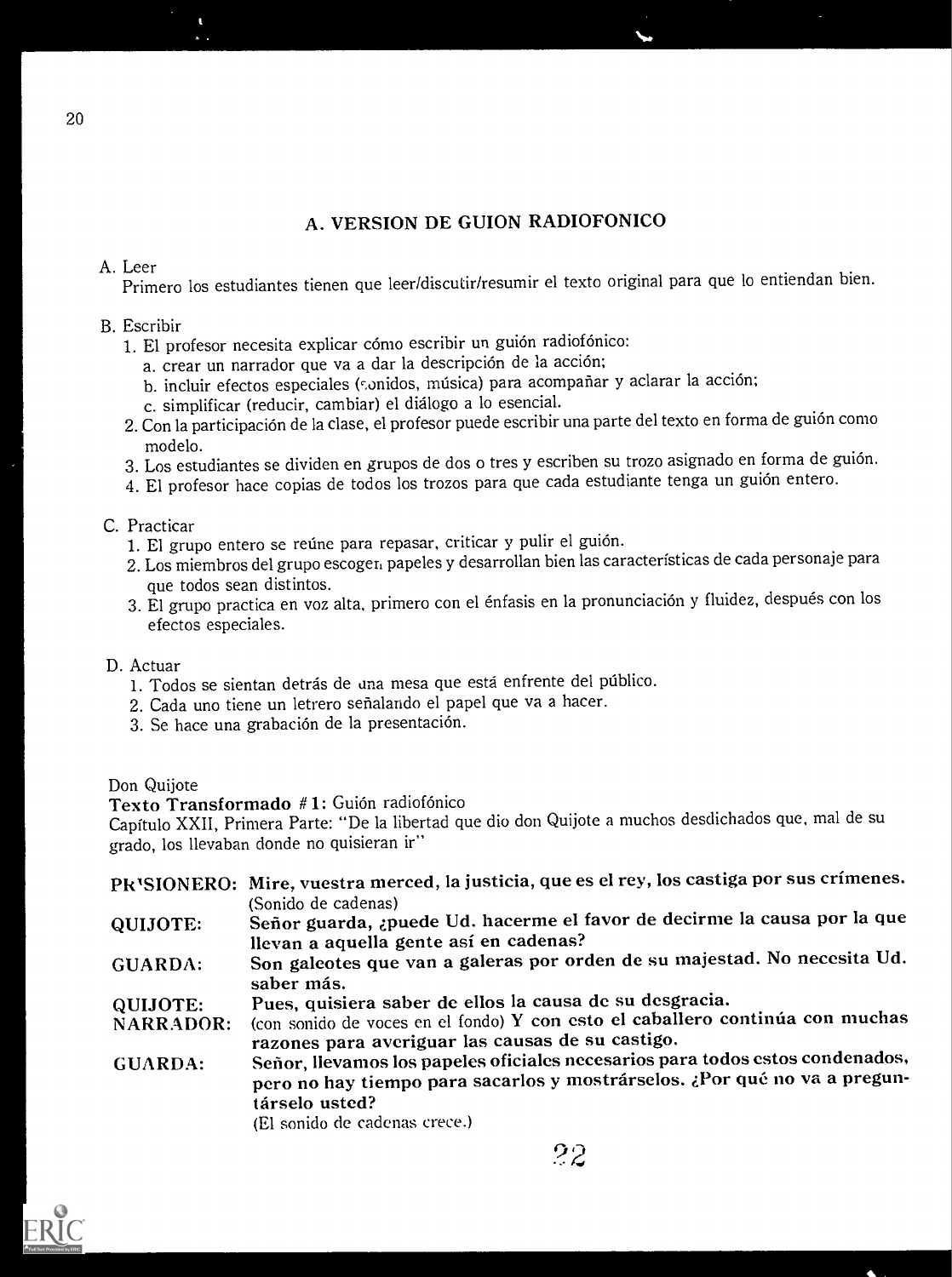| <b>NARRADOR:</b> | Nuestro héroe se acerca al primer prisionero y le pregunta:                                                                                                                                                                                                                                                                 |
|------------------|-----------------------------------------------------------------------------------------------------------------------------------------------------------------------------------------------------------------------------------------------------------------------------------------------------------------------------|
| QUIJOTE:         | ¿Por qué pecados se encuentra Ud. en tan mala situación o con esposas en<br>las manos y con un collar de hierro?                                                                                                                                                                                                            |
|                  |                                                                                                                                                                                                                                                                                                                             |
|                  | PRISIONERO: (sonriendo) Sólo por enamorado.                                                                                                                                                                                                                                                                                 |
| QUIJOTE:         | ¿Por eso no más? Pues si por enamorados echan a galeras, días ha que pudiera<br>yo estar bogando en ellas.                                                                                                                                                                                                                  |
|                  | PRISIONERO: No son los amores en que piensa vuestra merced. Los míos fueron que quise<br>tanto a una canasta atestada de ropa blanca que la abracé conmigo tan<br>fuertemente, que sólo la justicia pudo quitármela por fuerza. No pude negar<br>la culpa y por eso sufrí con azotes y además sufriré tres años de gurapas. |
|                  |                                                                                                                                                                                                                                                                                                                             |

#### B. VERSION DE DIAPOSITIVAS

- 1. Escoger el texto.
- 2. Convertir el texto original en guión de diálogo y narración. Hay que hacer un diálogo conciso, con el vocabulario facil. La narracion tambien debe ser concisa; se deben simplificar las oraciones.
- 3. Estudiar el diálogo y la narración para decidir las poses y las expresiones de las fotos.
- 4. Escribir instrucciones exactas para el fotógrafo, poniéndolas antes de cada narración o diálogo. Ejemplo: (una foto de primer piano del labrador con el dinero) NARRADOR: [su dialogo]
- 5. Las diapositivas deben ser acompañadas por diálogo o narración, pero éstos no deben ser largos. No decir más de dos oraciones antes de pasar a otra diapositiva.
- 6. Para las diapositivas, los "actores" necesitan usar disfraces improvisados o prestados del departamento de drama.
- 7. Buscar música, apropiada al tono del texto, para el fondo.
- 8. Una cámara de 35mm es la preferida para las diapositivas. Si las sacan en el aula, la mejor película es de 400 ASA.

#### Terminologia

Primer piano = "close-up" (la cara, por ejemplo) Medio piano = cuerpo completo Plano completo = panorama

21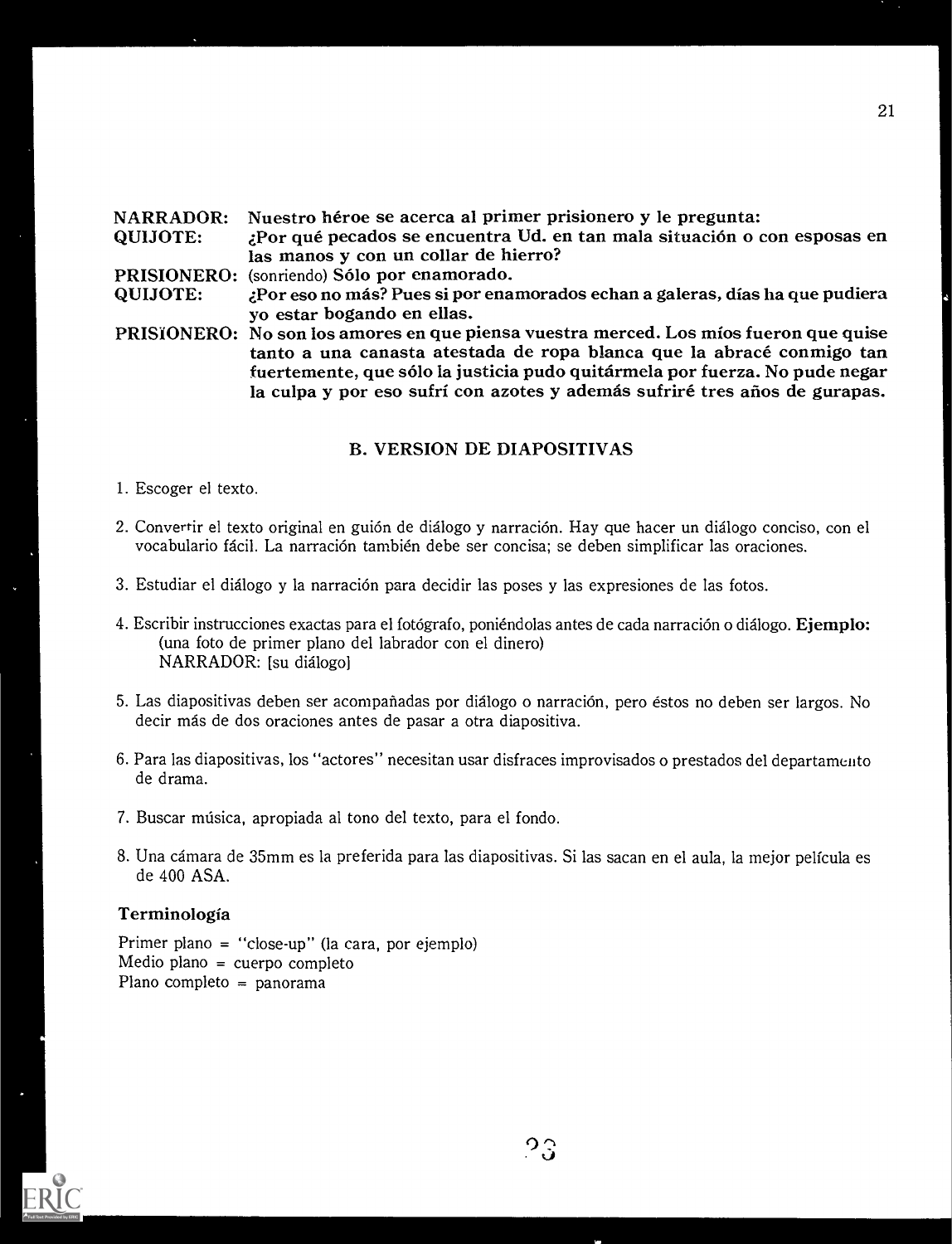| Don Quijote                  | Texto Transformado #2: Versión de diapositivas                                                                                                                                                                                                                                                                                              |
|------------------------------|---------------------------------------------------------------------------------------------------------------------------------------------------------------------------------------------------------------------------------------------------------------------------------------------------------------------------------------------|
|                              | Capítulo IV, Primera Parte: ''De lo que sucedió a nuestro caballero cuando salió de la venta''                                                                                                                                                                                                                                              |
| Foto #1<br>medio plano       | Don Quijote montado en su caballo Rocinante con cara pensativa y sonriente.                                                                                                                                                                                                                                                                 |
| Foto #2<br>primer plano      | Dulcinea-dama bella, rostro angélico y también sonriente.                                                                                                                                                                                                                                                                                   |
| <b>NARRADOR:</b><br>QUIJOTE: | Don Quijote sigue su camino en busca de más aventuras y está pensando en<br>su nueva orden de caballería con orgullo.<br>¡Qué suerte dichosa tiene mi adorada Dulcinea! Que yo soy su pretendiente,<br>recién recibido en la orden de la caballería. Y que hoy mismo realice el rescate<br>de un joven castigado por un hombre vil y cruel. |
| Foto $#3$<br>plano completo  | Don Quijote montado, rostro indeciso, expresión interrogativa.                                                                                                                                                                                                                                                                              |
| Foto #4<br>primer plano      | Rocinante, animal inteligente, decidido.                                                                                                                                                                                                                                                                                                    |
| <b>NARRADOR:</b>             | Llegó el caballero a una encrucijada de cuatro caminos. Pensaba en cuál iba<br>a seguir para llevarlo a nuevas aventuras. Por fin, lo decidió Rocinante,<br>tomando el camino que los llevaba al establo.                                                                                                                                   |
| Foto #5<br>plano completo    | Grupo de comerciantes, sus cuatro criados, todos montados; tres tipos guiando mulas. Don<br>Quijote montado.                                                                                                                                                                                                                                |
| <b>NARRADOR:</b>             | Después de viajar dos kilómetros, don Quijote dio con un grupo de comer-<br>ciantes toledanos, acompañados por cuatro criados a caballo y tres mulas<br>guiadas por tres mozos.                                                                                                                                                             |
| Foto #6<br>primer plano      | Rostro de don Quijote, serio, con autoridad.                                                                                                                                                                                                                                                                                                |
| QUIJOTE:                     | Por aquí viene la perfecta aventura. Otra vez puedo ejercer mi nuevo oficio<br>de la caballería.                                                                                                                                                                                                                                            |
| Foto $#7$<br>plano completo  | Quijote, lanza alzada en ademán amenazador, cara de hombre sumamente decidido.                                                                                                                                                                                                                                                              |
| <b>NARRADOR:</b>             | Nuestro héroe se preparó para confrontar al grupo de comerciantes, creyén-                                                                                                                                                                                                                                                                  |
| QUIJOTE:                     | dolos caballeros armados. Esperó a que llegaran al alcance de su voz.<br>¡Que se detengan! Confiesen ustedes que no hay en el mundo entero otra<br>doncella tan bella como la mía, la emperatriz de la Mancha, Dulcinea del<br>Toboso.                                                                                                      |



 $\ddot{\phantom{0}}$ 

V

 $\boxed{\prod\limits_{\lambda_{\text{full flat}}}\hspace{-0.1cm}\prod\limits_{\text{pounds}}}\hspace{-0.1cm}\prod\limits_{\text{p}}$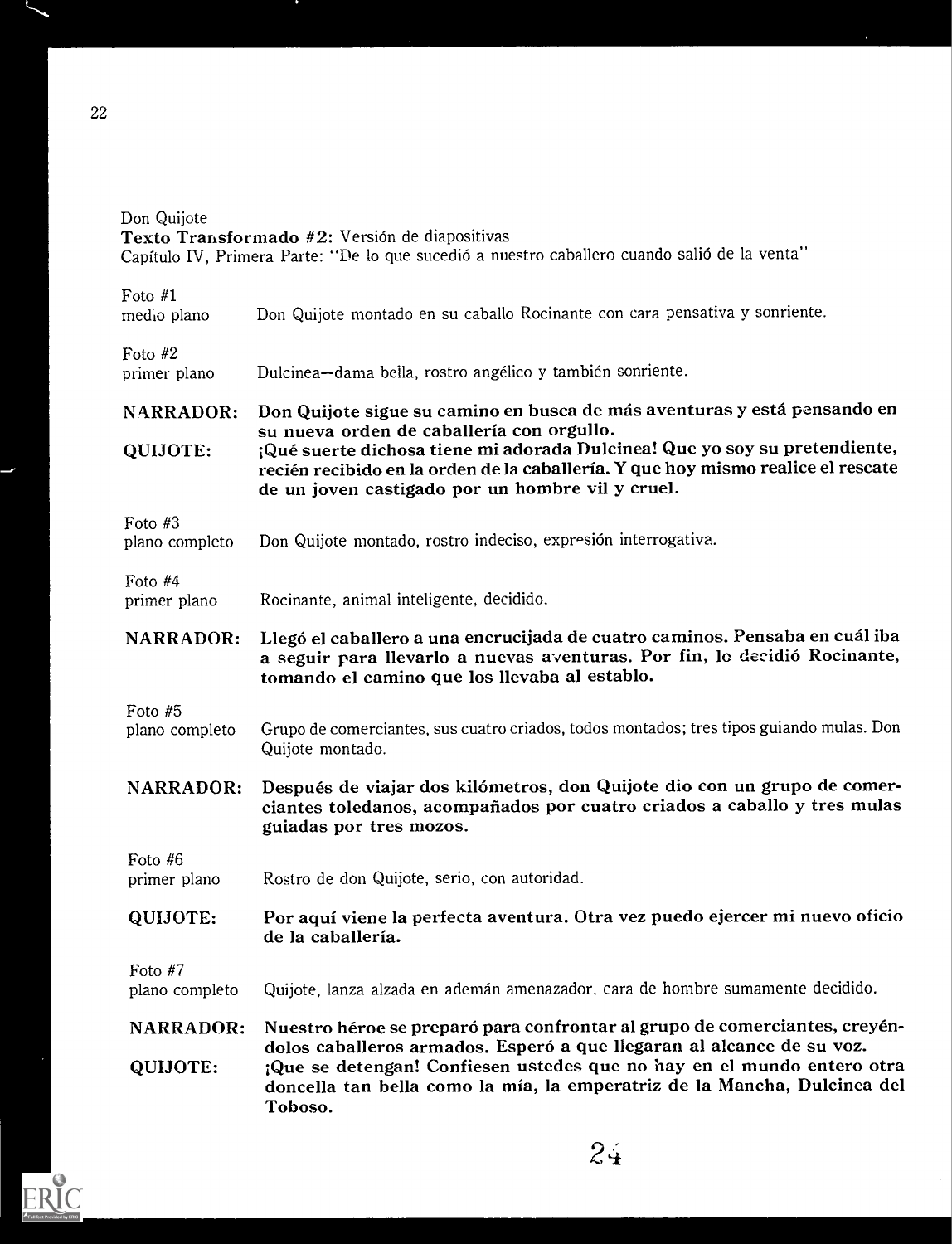#### C. VERSION MIMICA

Después de leer, discutir y entender a for lo la obra, la preparación de una versión mímica les ofrece a los alumnos la oportunidad de repasar las acciones principales de una forma divertida y creativa.

Es preferible escoger un texto corto con mucha acción, pocas ideas abstractas, y un número limitado de personajes (hasta 3 6 4 por escena). Los pasos que se siguen para convertir el texto son los siguientes:

1. Explicarles a los estudiantes que el mimo consiste en reducir un texto escrito a sólo acciones.

2. Escoger las escenas del texto que van a presentar.

3. Dividir la clase en grupos de 3 6 4 y asignarle a cada grupo la escena que le toca.

La clase puede presentar el mimo con narración o diálogo de fondo.

#### Don Quijote

#### Texto transformado #3: Versión mímica

Capftulo VIII, Primera Parte: "Del buen suceso que el valeroso don Quijote tuvo en la espantable y jamás imaginada aventura de los molinos de viento, con otros sucesos dignos de felice recordación''

Don Quijote y Sancho montados en sus cabalgaduras siguen el camino por la Mancha. Don Quijote de repente tira de las riendas de Rocinante y lo detiene, y Sancho lo imita.

En el foro se encuentran ya dos o tres personas con los brazos extendidos en el aire en forma de molinos de viento.

La expresión de la cara del caballero refleja gran asombro al ver los molinos de viento. Apunta y le muestra a Sancho los molinos, pero trata de hacerle ver que son gigantes moviendo la cabeza en expresion de afirmación de que sí son gigantes; levanta los brazos en alto para expresar el tamaño de los gigantes. Se endereza con entusiasmo; su emoción se le nota en la cara.

Mientras tanto, Sancho busca confuso a los gigantes a que se refiere el amo. Don Quijote vuelve a senalar a los "gigantes." Sancho al ver los molinos se encoge de hombros y mueve la cabeza, indicando que no está de acuerdo.

Don Quijote quita de su paso a Sancho con el brazo derecho y prepara la lanza para enfrentarse a la batalla; hace ademanes violentos contra los molinos, como si los quisiera matar.

Sancho muestra su temor en la cara y se porta como si quisiera irse. Se retira un poco pero no se va, y se queda mirando y meneando la cabeza a su amo, quien se dirige hacia los molinos.

Los "molinos" empiezan a moverse por el viento, y al acercarse don Quijote al molino, uno de los brazos del molino lo derriba junto con Rocinante.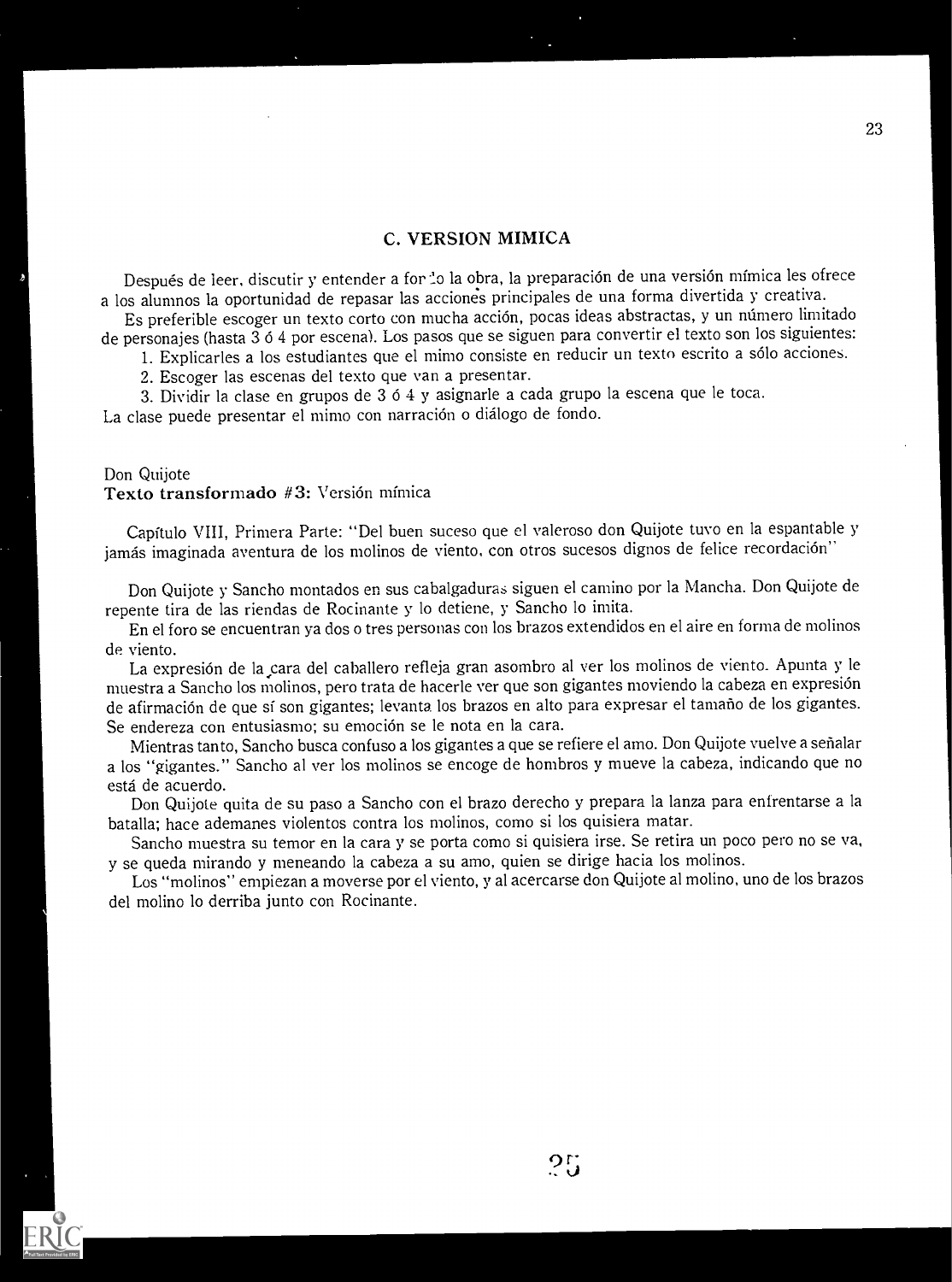# D. ACTIVIDADES BASADAS EN LA OBRA

1. Improvisar av enturas en los 1980 sin cambiar el caracter del episodio.

- 2. Buscar ejemplos de obra literaria basada en esta novela (por ejemplo, Sueña Alonso Quijano, etc., de Borges). ¿Qué hay que entender de Cervantes para comprenderlas?
- 3. Buscar y comparar eI arte relacionado con la obra: ilustraciones, pinturas, estatuas, ceramica, etc.
- 4. ¿Cuáles serían algunos problemas de traducción de esta obra a otras lenguas?
- 5. Hacer ilustraciones de los personajes o de una aventura del libro.
- 6. Cambiar a los dos personajes principales en mujeres para redactar un episodio.
- 7. Hablar de las adaptaciones de Don Quijote a otros medios y los problemas que surgen.
- 8. Escribir palabras que le recuerden a (personajes, cosas, sitios). Redactar un párrafo haciendo una descripción de él/ella, usando esas palabras.
- 9. Buscar opiniones contenidas en la obra sobre temas como:
	- - la hermosura la honra
		- la honestidad la justicia
			-
- 
- la libertad<br>la política/el gobierno<br>la virtud la política/el gobierno la virtud
- 10. El acto de leer es el principio y el fin de la ruta de don Quijote. Explicar.
- 11. Describir a uno de los personajes por medio de sus acciones. Ejemplo: Ayuda a su amo, anda montado en un asno, dice muchos refranes y le gusta comer. (Sancho Panza)
- 12. Describir a uno de los personajes por medio de adjetivos. Ejemplo: Es viejo, flaco, lento, medio ciego, torpe, peludo. (Rocinante)

# Ejercicio escrito desarrollando el PUNTO DE VISTA

 $26$ 

### A. Elementos de una buena composicion

- 1. El punto de vista
	- a. el "yo" de los demás

b. mi "yo"

- c. el "yo" verdadero
- d. el "yo" que quiero ser
- 2. La perspectiva
	- a. primera persona
	- b. tercera persona
		- 1) la que lo sabe todo (omnisciente)
		- 2) de cierta persona
- 3. El tono
	- La impresión que se quiere dejar en el lector:
		- tristeza, enojo, compasión, felicidad, alegría, etc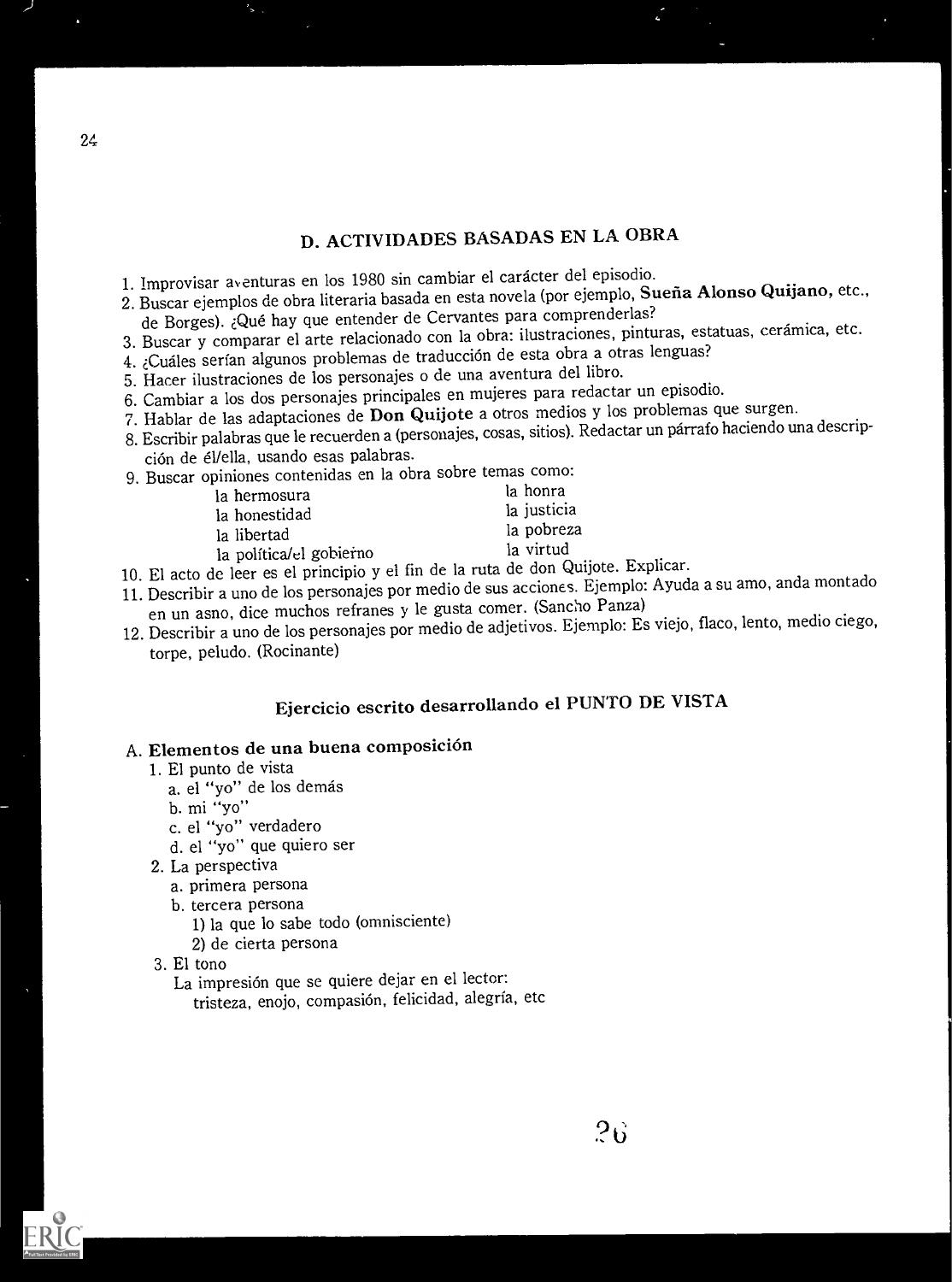B. Tarea escrita<br>Basada en el episodio del labrador y Andrés (Capítulo IV, Primera Parte), escribir una composición desarrollada desde un punto de vista especifico de alguien o algo del episodio.

#### Ejemplos

1. Andrés: una carta a alguien

lo que escribio en su diario esa misma noche

2. Don Quijote

3. Juan Haldudo, labrador

4. una trabajadora social (imaginaria)

5. el latigo

6. la yegua

7. la encina

(Veanse ejemplos a continuacion)

A. Querida mama, Por favor, dile a papi que venga a recogerme y llevarme a casa. Si el hubiera conocido a este senor, no me habria enviado aqui. Este Juan Haldudo es un bruto. El otro dia me ato a un arbol y me pego solo porque una de sus ovejas se le perdio. No fue por culpa mia.

Además, ya han pasado nueve meses y todavía no me ha pagado ni un duro.

No me dan casi nada de comer. Cuando estaba muy grave con la gripe, por causa de no tener zapatos, este senor me hizo trabajar. Casi me muero.

Por favor, mami, no me dejes aquí ni un día más.

Tu obediente hijo que te quiere mucho — en entre metal de la provincia de la provincia de la provincia de la p

B. Querida Abby:

Siento la gran necesidad de compartir contigo y con tus lectores un suceso que me ocurrio el otro dia en el bosque cerca de la yenta manchega. Soy un muchacho de quince arios. Trabajo de pastor, cuidando una manada de ovejas de mi amo Juan Haldudo, un labrador de lo mas avaro, mezquino e injusto. Este hombre se ha negado a pagarme mi sueldo de nueve meses, a siete reales cada mes. Fijate, Abby, que el me quiere descontar tres pares de zapatos y dos sangrias que me hicieron cuando estaba enfermo. Te imaginas, este villano rico se queja porque se me ha perdido una que otra oveja de vez en cuando.

El caso es que como castigo me ató a una encina, me quitó la camisa, y me empezó a azotar con un cinturón de cuero.

No lo vas a creer, Abby, pero en esto se nos aproximó un señor muy extraño vestido de caballero andante, empuñando una lanza, montado a caballo. Este señor se metió, insistiendo en que Haldudo me desatara y que prometiera pagarme mi sueldo. Desgraciadamente, el caballero ese se fue, dejandome en manos de mi amo. Ya te puedes imaginar el resto: se puso a pegarme mucho mas fuertemente el desgraciado de mi amo, porque, claro, el caballero lo habia humillado.

Querida Abby, por favor publica mi carta como advertencia para los jóvenes que, como yo, tienen la desgracia de trabajar con amos avaros y mezquinos como el mío. Y, lo más importante, para avisar a los bien intencionados metiches que no se metan en lo que no es asunto suyo.

Firmado: Medio matado en la Mancha



27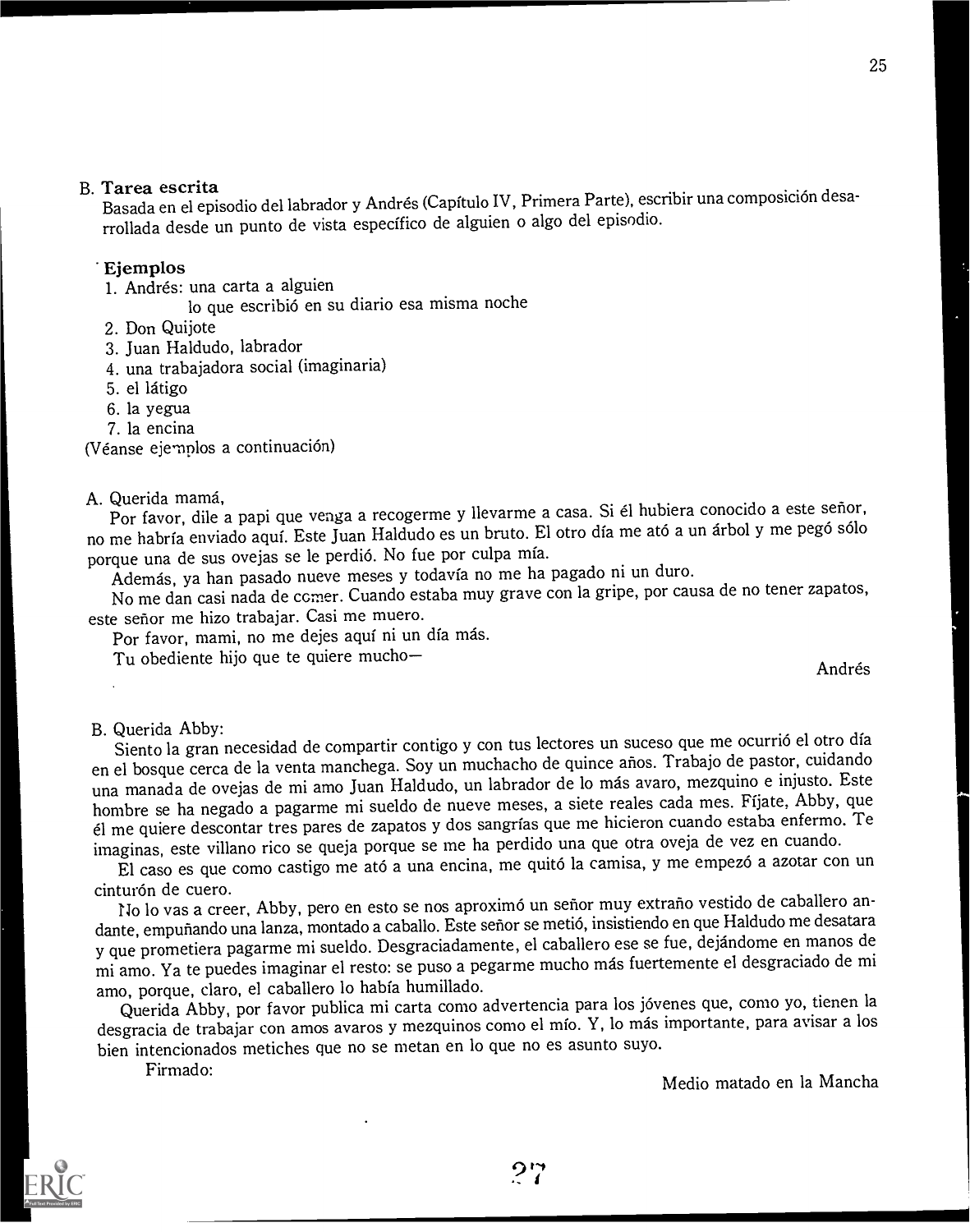#### C. Estimado Senor:

Yo no sé quién es usted, pero es evidente que usted es un hombre honrado que tiene mucha fe en la integridad de la humanidad; sin embargo, el mundo verdadero no es asf. Le agradezco por su ayuda en el momento en que mi jefe me castigaha sin razon. Pero yo conozco bien a mi jefe y sabfa que, en el momento en que vuestra merced se fuera, el iba a pegarme mas, y asf lo hizo. Gente como usted ya no existe en este mundo, y no le echo la culpa a usted porque usted parece ser un hombre de mucha dignidad. Estoy seguro de que usted crefa que todavfa habfa algin honor en una promesa dada con tanta sinceridad, pero vivimos en una sociedad corrupta donde las normas son el engario.

No hay nada que usted pueda hacer ahora, porque el daño ya ha sido hecho. Me gustaría hacerle tener en cuenta las condiciones decadentes de la sociedad actual. Es mejor que usted no se fíe de ningún hombre que sea producto de esta epoca porque hay demasiados que no son caballeros como usted.

#### Muy agradecido, Andrés

D. Senores Miernbros de la Junta de Bienestar del Nifio y el Joven

La ciudad

Estimados senores:

Por medio de la presente me permito poner en su conocimiento que el dia 15 de los corrientes, vino a mi oficina el joven Andrés Malasuerte para presentar una queja de abuso contra su patrón Juan Haldudo.

Andrés Malasuerte es un joven de 15 años que ha entrado al servicio de Juan Haldudo como pastor de ovejas. El señor Haldudo prometió pagar a Andrés siete reales por mes, y hasta la fecha, después de nueve meses de trabajo, no le ha pagado ni un centavo.

No sólo le ha retenido su justo y merecido salario, sino que hace dos días, el señor Haldudo se tomó la extrema libertad de-quitar la camisa de Andrés, atarlo a un árbol, y castigarle despiadadamente en el torso con un

Al interrogar al señor Haldudo, manifestó que el castigo corporal era por la pérdida de algunas ovejas que, según Andrés, un lobo feroz se comió.

Por consiguiente, ruego a ustedes, guardianes del bienestar de los jóvenes, que obliguen al señor Haldudo a pagar los salarios a Andres, y que le recompense por los danos y perjuicios causados a esta inocente vfctima.

#### E. Del diario de Juan Haldudo, labrador:

He sufrido tantos problemas con este Andrés recientemente, y hoy cuando estaba tratando de educarle en como debiera portarse, se nos acercó gritando un viejo, armado, montado a caballo, y su sirviente. Como siempre les tengo respeto a los mayores de edad, tenfa que explicarle los errores de este maldito ser que descuida tanto mi propiedad y nuestra subsistencia. 1E1 joven es tan irresponsable! Siempre se olvida del hecho de que le doy comida, vivienda, siete reales cada mes, y ademas ha recibido tres pares de zapatos. Después de irse ese entrometido, tuve que comenzar de nuevo las instrucciones de Andrés, lo cual me llevó bastante tiempo. Al fin, decidf permitirle que fuera al juez para que ejecutara la sentencia.



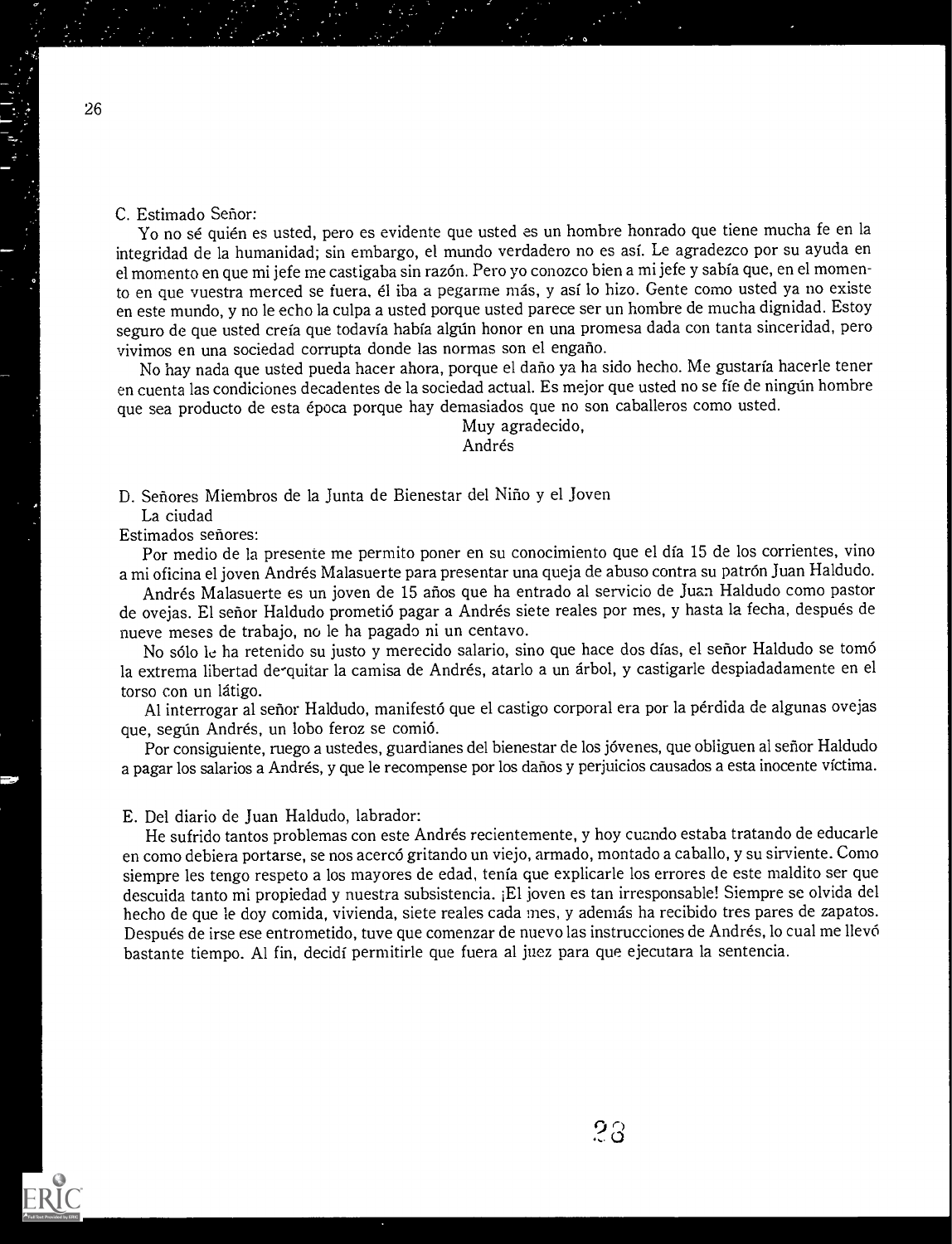#### F. Del diario del latigo:

En mi corta vida-pues imagínate que viví solamente dos meses en la tienda antes de que este amo Juan Haldudo me compró-me he cansado mucho. Este amo me hace trabajar bastante y creo que no tendré vida muy larga. iMi cuero ya esta mucho menos grueso que el mes pasado!

Te doy un ejemplo: ayer yo estaba felizmente puesto en la cintura de mi amo cuando él llegó en su yegua desde la casa al bosque donde estaba el muchacho Andrés. Allí estaba ese maldito y perezoso muchacho echándose la siesta y no cuidando las ovejas. Claro que mi amo se puso furioso; ató la yegua a un árbol, le gritó a Andrés, quien se despertó, le ató al muchacho a otro árbol, y me quitó de la cintura. Ya comencé mi trabajo y estaba dándole toda mi alma-es decir, mi cuero-y con esta mano tan fuerte de Juan Haldudo el alma tiene que ser resistente, cuando de repente llegó un hombre loco-un hidalgo, pero vestido de armadura. Habló en forma rarísima; hablaron de cosas como juramentos y caballería que yo no entendí. En fin mi amo convenció al hidalgo de que lo dejara ir-pues creo que el loco se estaba poniendo de parte del tonto de Andrés. Al irse ese señor, me tocó otra vez el trabajo duro que es castigar al muchachito Andrés. Y como mi señor tenía más rabia que antes y más fuerza, mi trabajo era igualmente más arduo. Al fin dejamos a Andrés llorando y sollozando en el suelo, y yo otra vez volví a mi puesto como cinturón.

Cuando el amo me puso en la silla anoche. yo soñé con una vida larga, siendo cinturón de un hombre culto de la sociedad.

### EJERCICIOS ORALES 0 ESCRITOS BASADOS EN CONSTRUCCIONES GRAMATICALES

#### (el subjuntivo)

Si don Quijote viviera hov. ¿contra qué injusticias lucharía?

Tú eres siquiatra. Don Quijote te ha contado sus creencias y aventuras. ¿Qué le recomiendas? (Le recomiendo que .

Si vo fuera . . .

(el tiempo pasado)

Resumir un episodio.

(el tiempo futuro)

Don Quijote está conversando con Sancho sobre sus futuros planes. ¿Qué le está diciendo?

(diálogo/narración)

Escribir una entrevista con uno de los personajes.

(adjetivos)

Describir a varios personajes o sitios.

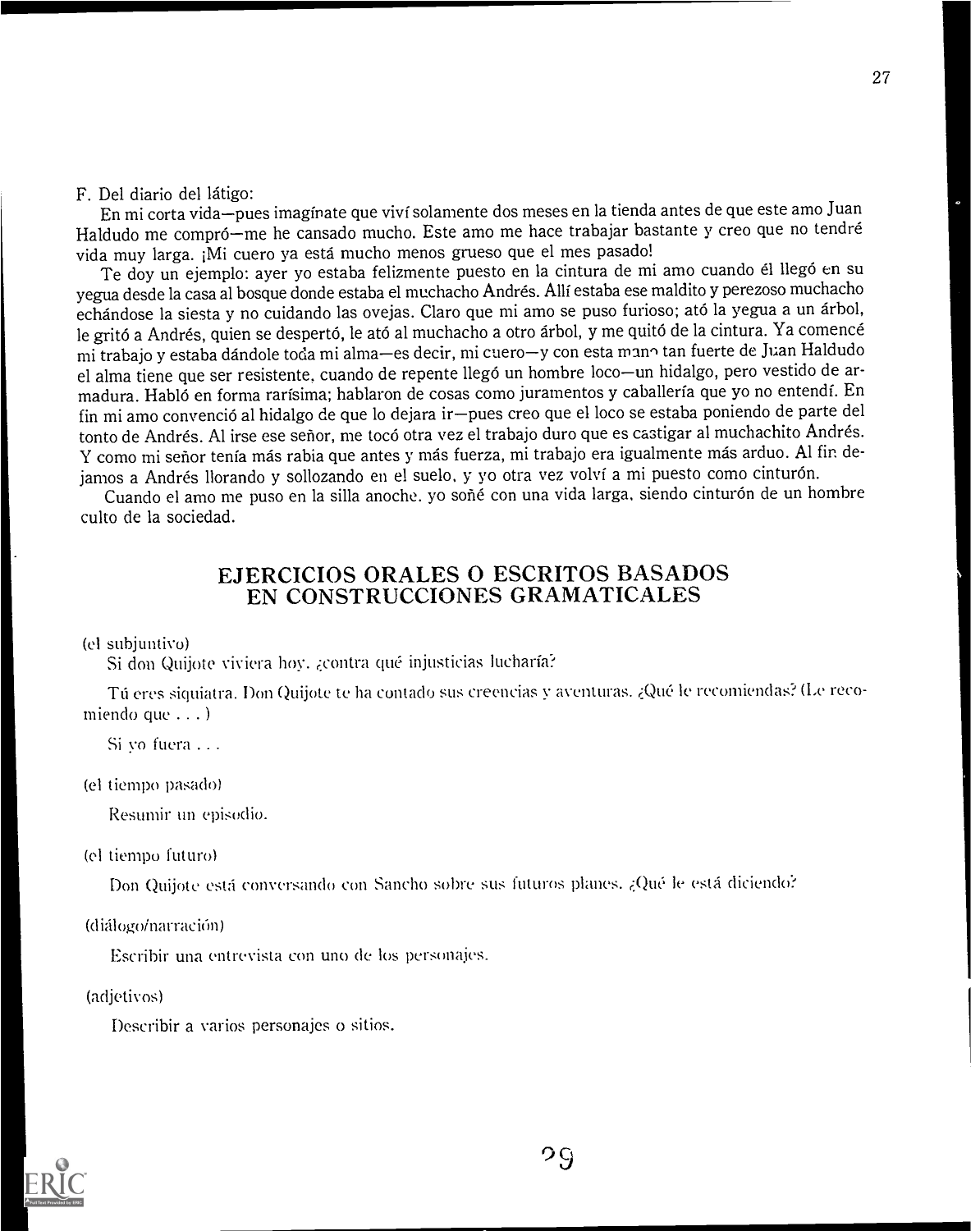### ACTIVIDAD CULMINANTE ORAL Y ESCRITA

(Basada en Capftulo IV, Primera Parte)

Presentar en clase un juicio, en el cual cada personaje presenta sus quejas ante un juez.

#### Parte escrita:

28

- 1. Preparar un guión para los actores de antemano.
- 2. Después de haberlo presentado:
	- a. escribir un resumen del argumento del: abogado defensor acusador público
	- b. escribir un reportaje del juicio para el periódico (Véase la actividad llamada El Boletín de la Caballeria).
	- c. escribir un artículo de fondo (editorial) para dicho periódico sobre el maltrato de los niños.

#### Ejemplos de personajes:

El juez El abogado defensor El acusador pdblico Don Quijote Andrés Testigos para Andrés: miembros de su familia su novia una trabajadora social el medico Juan Haldudo, el labrador

Testigos para Juan Haldudo: su mujer

un socio de la Asociación de Labradores

**DEST COPY AVAILABLE**  $30$ 

El jurado (por supuesto) serán los demás estudiantes.



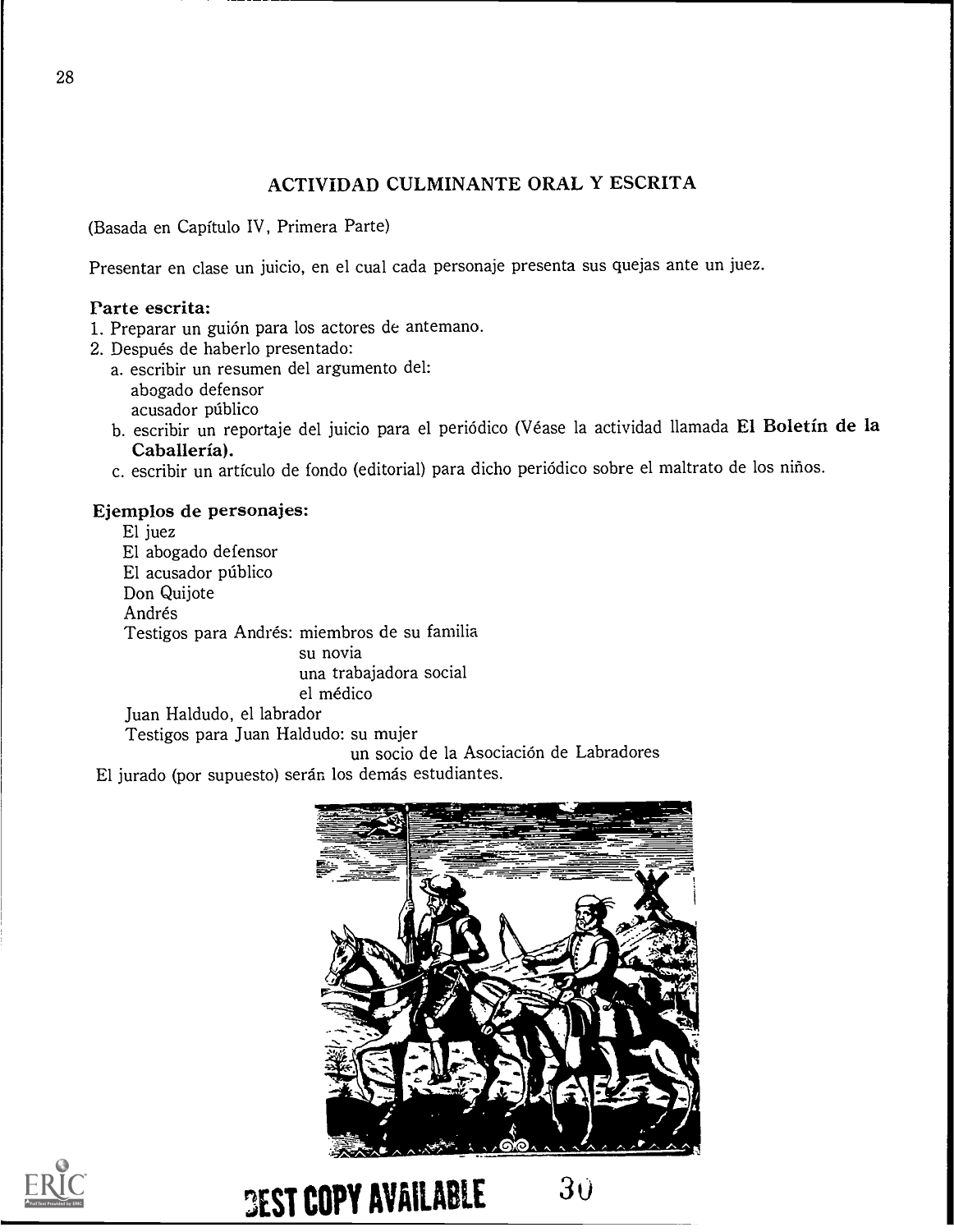# ACTIVIDAD ESCRITA PARA DESARROLLAR DURANTE LA LECTURA DE LA OBRA

ACTIVIDAD: Publicar un "periódico"-El Boletín de la Caballería, por ejemplo.

#### Incluir:

Reportajes de las aventuras: "En Camino con nuestro Caballero Andante"

Articulos de fondo, editoriales (relacionados con temas apropiados de las aventuras que leen)

Caricatura politica ilustrando refranes de la obra

Historietas cómicas basadas en las aventuras

Anuncios ("Se busca escudero que sea . . . ")

"La Cocina de Aldonza" con recetas de la Mancha

Horóscopo ("Hay que tener cuidado hoy con los animales, sobre todo las ovejas . . . ")

Querida Abby (cartas de la gente que acaba de conocer a don Quijote)

Rompecabezas (buena oportunidad para repasar vocabulario, datos, etc.)

Sin duda los estudiantes pueden añadir otras ideas.





 $31$ **BEST COPY AVAILABLE**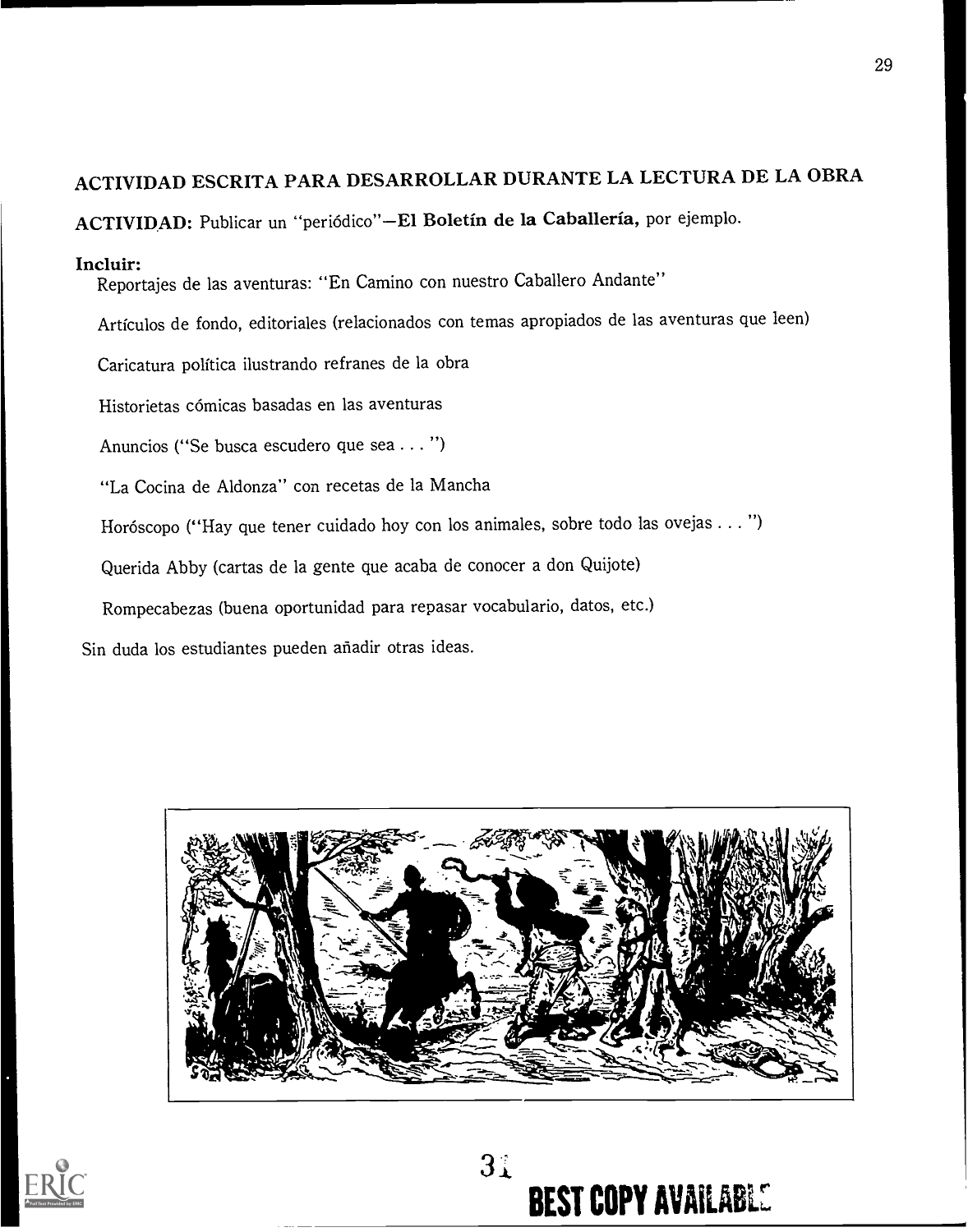



 $\overline{\phantom{a}}$ 

Ķ

 $\ddot{\phantom{a}}$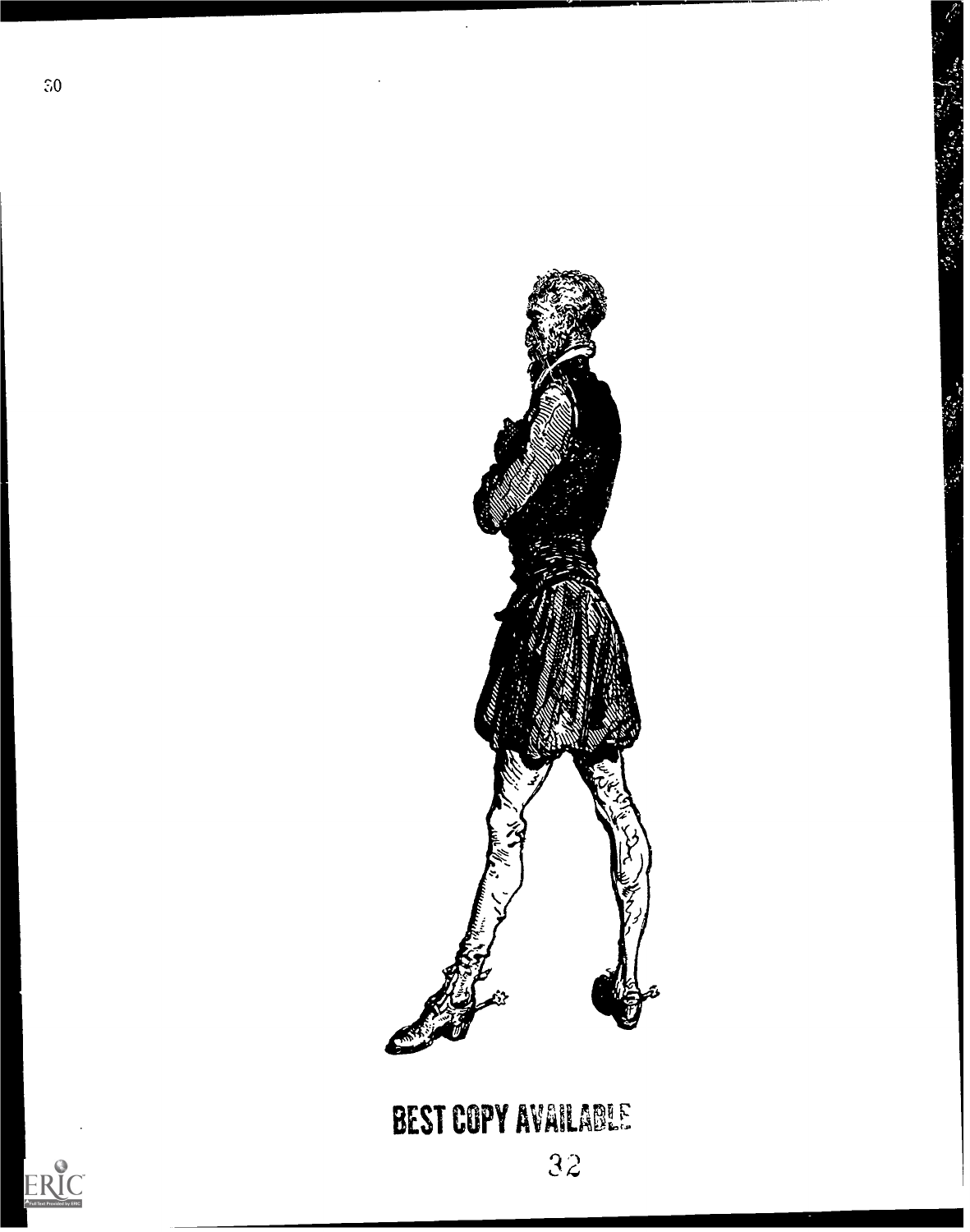V. BIBLIOGRAFIA



 $\bar{z}$ 

 $\overline{a}$ 

ķ

 $\overline{\bullet}$ 

31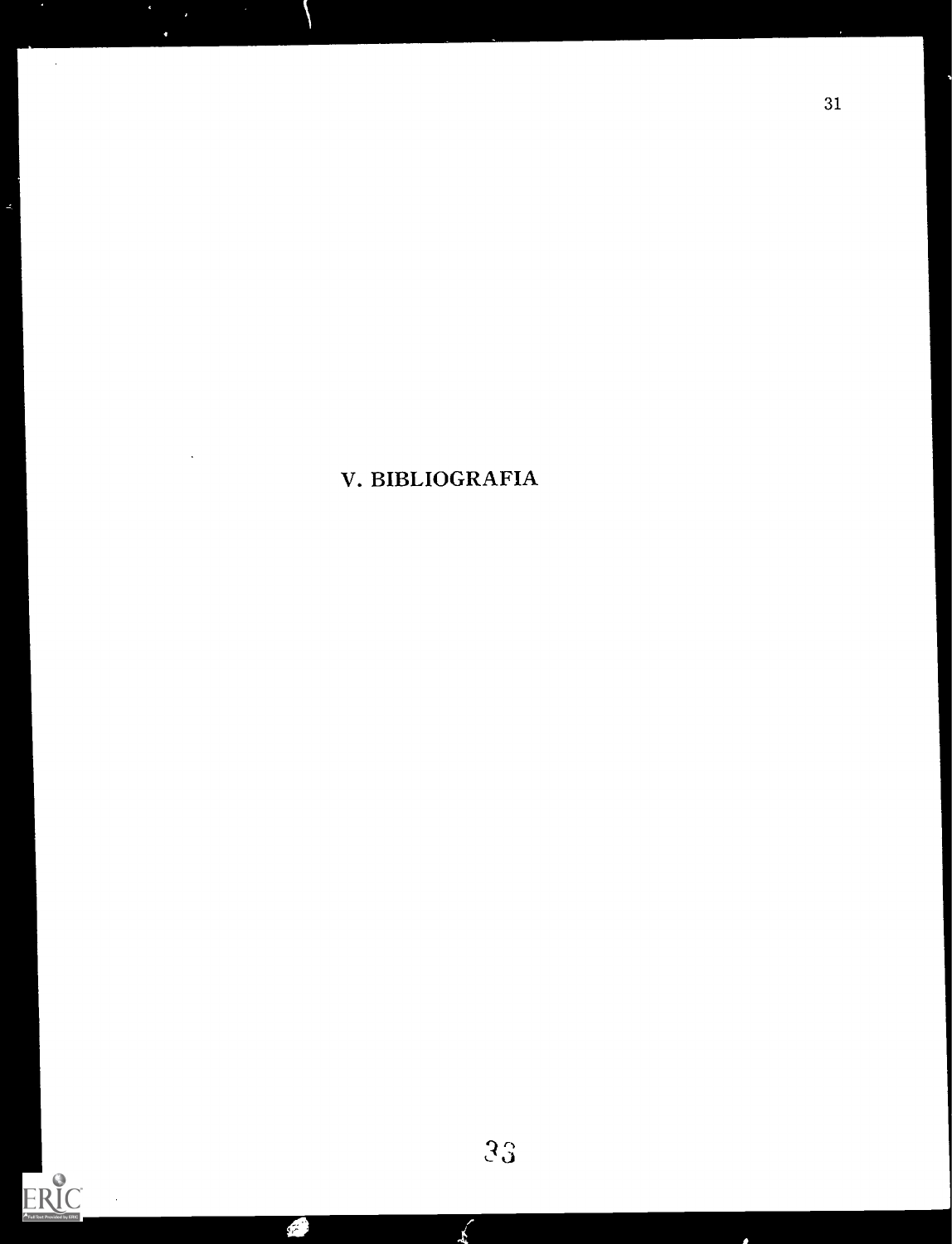#### Edición del texto:

El Ingenioso Hidalgo Don Quijote de la Mancha. Ed. Luis Murillo. 3 vols. Madrid: Castalia, 1978.

#### Para el profesor:

- Bjornson, Richard, ed. Approaches to Teaching Cervantes' Don Quixote. New York: The Modern L- aguage Association of America, 1984.
- Madariaga, Salvador de. Don Quixote: An Introductory Essay in Psychology (1926). Trans. Salvador de Madariaga and Constance de Madariaga. Rev. ed. London: Oxford Univ. Press, 1961.

Predmore, Richard. The World of Don Quijote. Cambridge: Harvard University Press, 1967.

"The Art of Courtly Love (Siglo XII)", Andreas Capellanus. Milestones of Thought, ed. Frederick W. Locke. New York: Frederick Ungar Publishing Co., 1957.

#### Materias audiovisuales:

The Adventures of Don Quixote. British Broadcasting Corporation, 1972. Color videotape.

- Don Quijote de la Mancha. Barcelona: Ancora, 1956. Filmstrips, sound tapes, and guidebook. Available from Gessler Publishing, New York.
- Don Quijote de la Mancha. Madrid: Radio Nacional de España, 1974. Filmstrips and sound cassettes. Available from Regents Publishing, New York, and Gessler Publishing, New York.
- Don Quijote de la Mancha by Miguel de Cervantes Saavedra. Madrid: C.I.F.E.S.A., 1952. 32 Filmstrips, sound cassettes, and study manuals. Distributed by Educational Audio-Visual, Pleasantville, New York.
- Don Quixote. Great Classics of Literature. Chicago: Encyclopedia Britannica, 1959. Filmstrip.
- Galbaldon, Roberto, dir. Don Quijote Cabalga de Nuevo. Also released as Un Quijote sin Mancha. With Cantinflas. Madrid: Filmoteca Nacional de España, 1972. Scenario published as Don Quijote Cabalga de Nuevo, Madrid: Fragua, 1973.
- Gil, Rafael, dir. Don Quijote de la Mancha. With Rafael Rivellas. Mount Vernon, N.Y.: MacMillan Films, 1948. English subtitles.
- Hiller, Arthur, dir. Man of la Mancha. With Peter O'Toole and Sophia Loren. United Artists, 1972. Also available from Modern Sound Pictures, Omaha, Nebraska.
- La Mancha, tierras de don Quijote. Barcelona: Ancora, n.d. 5 slides. Distributed by Continental Book, New York.



 $\mathcal{S}_{\mathbf{H}}$